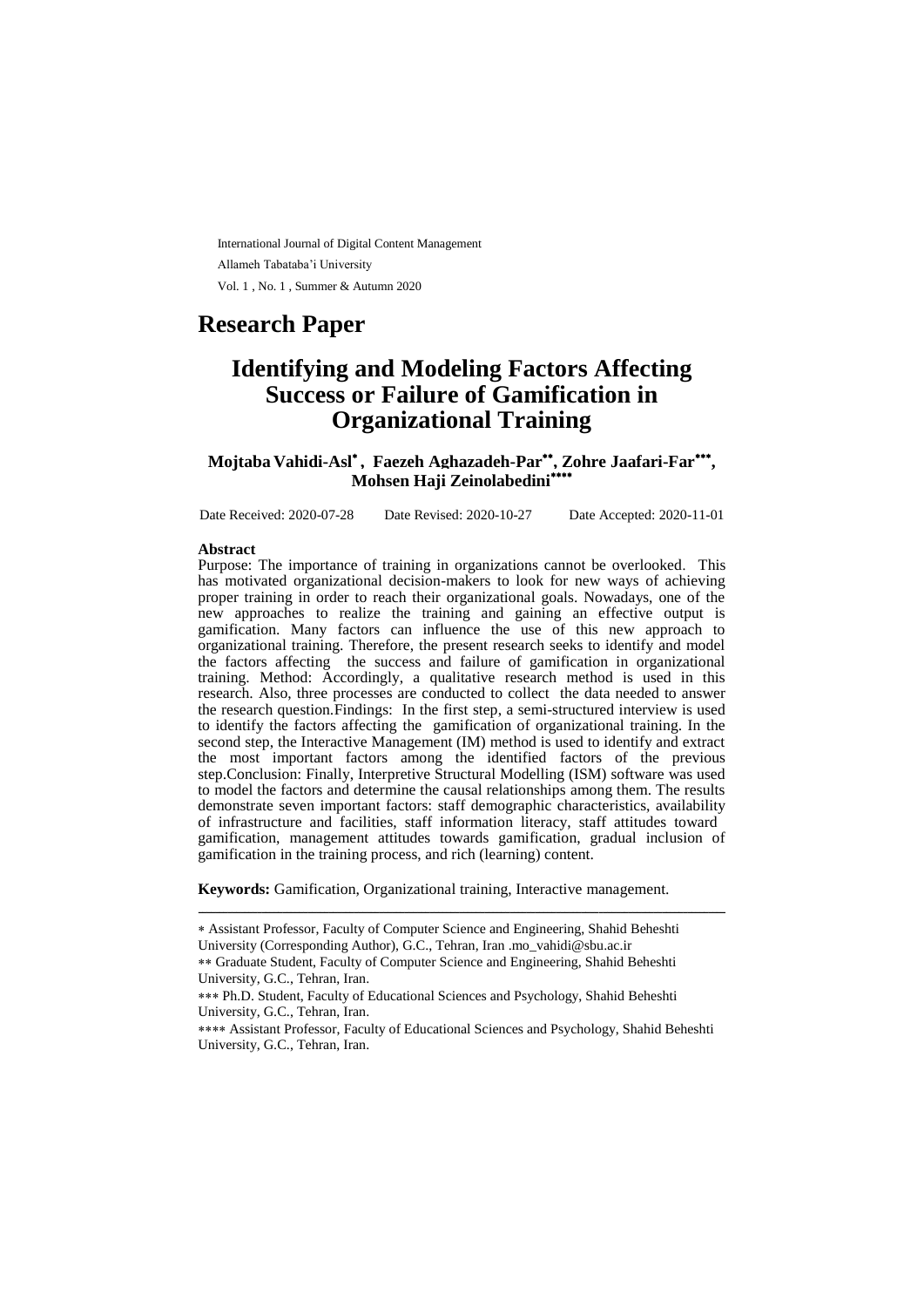56 International Journal of Digital Content Management / Vol. 1 , No. 1 , Summer & Autumn 2020

### **Introduction**

Todays' organizations valorize training (Murray & Donegan, 2003; Yeo, 2003; Chow and Tsui, 2017; Lau, McLean, Hsu & Lien, 2017; Hanaysha, 2016), and know it as a key to their success in achieving their goals (Serrat, 2017). Perhaps, this over-emphasis on training comes from its advantages for organization and its resources. As an example, proper training can lead to development, innovation, and consequently the improvement of organizational performance (Lau et al., 2017; Hanaysha, 2016; Chow & Tsui, 2017). As long as staff are willing to learn, an organization has flexibility in environmental changes and can continue performing in a competitive world (Elkjaer, 2018; Scaringella & Burtschell, 2017). Besides, as much as the workforce of an organization learns faster than its rivals, its superiority to (Koohborfardhaghighi, Lee & Kim, 2017) its competitors would be guaranteed (Chow & Tsui, 2017; Serrat, 2017; Jerez‐Gómez, Céspedes‐Lorente & Valle‐Cabrera, 2005).

Yet, training in organizations has also challenged besides advantages. Some of these challenges refer to "motivation" and "engagement" (Scaringella & Burtschell, 2017). Studies show that staff have lack of motivation and inclination to either participate in a training course or to engage in a training process in spite of their participation. With the advent of new information and communication technologies, the challenge of motivation and engagement in traditional training methods has become more problematic (Vaibhav & Gupta, 2014). Recently in organizations, staff use digital applications that speed up their works, and provide immediate feedback to their performance (Morey, Gammack & Thornquist, 2016; Veltsos, 2017). That is why organizations have to use new trends in training processes.

Gamification is one of the new and technological approaches for training. This approach has proved its effectiveness in increasing motivation, engagement, learning, and social interactions in different fields of studies including healthcare, business and marketing, military, and education (Hamari, Koivisto, & Sarsa, 2014; Zhang and et.al., 2016; Baker, Wentz & Woods, 2009; Stanculescu, Bozzon, Sips & Houben, 2016; Meske, Brockmann, Wilms & Stieglitz, 2016). The most general definition of gamification is "the use of game design elements in non-game contexts" (Deterdingand et.al., 2011). That means gamification is the process of using game thinking and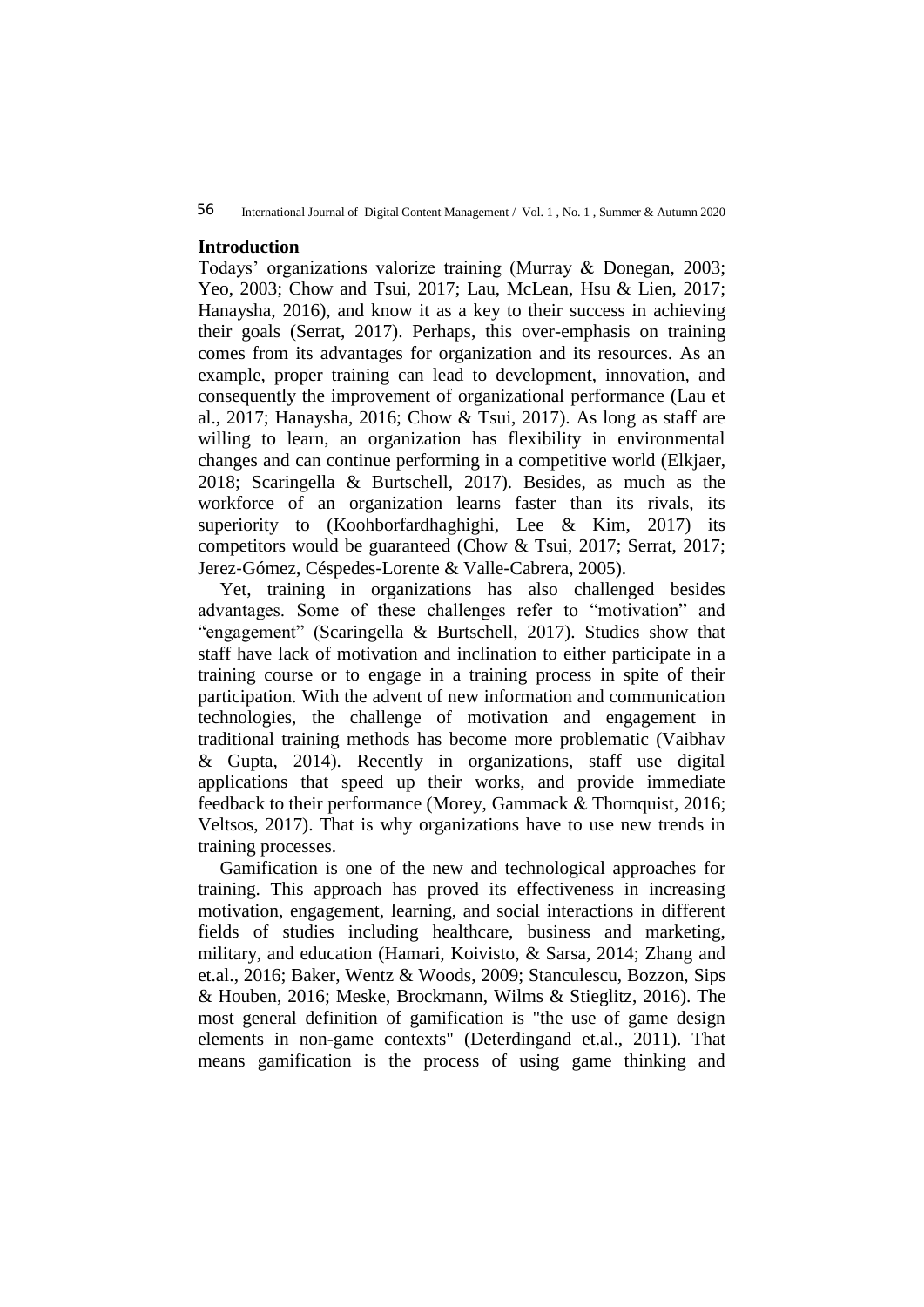mechanics -entering game elements into routine and dull activities- in order to turn boring activities into entertaining ones. Therefore, it helps resolve problems and engage users with the system (Zicherman, 2011). Moreover, other researchers extend Deterding's definition of training context. According to their definition, gamification is a way to use the elements of a or the game in an educational environment to reduce or solve the challenge of unengaged and reluctant learners (Dichev & Dicheva, 2017; de-Marcos, Garcia-Lopez & Garcia-Cabot, 2016). As it is understood from definitions, the goal of gamification is to improve an activity so as to make a funny experience and lead to desirable user behavior (Kim & Werbach, 2016). Thus, gamification can be an approach to increase user interaction (Hamari, 2013), and a solution to organizational challenges (Stanculescu and et al., 2016).

Some research done in this field shows that gamification has significant effects on different aspects of training process, including the number of course participants, the number of hours learners engaged in training activities, the quality of assignments and amount of content learning, as well as satisfaction and pleasure level from participating in the training course (Pineda-Corcho & Moreno-Cadavid, 2017; Barata, Gama, Jorge & Gonçalves, 2016; Yumang and et.al., 2016; Barna & Fodor, 2017). For instance, researches of Stanculescu et al., (2016), and Elm and et.al (2016) are examples of gamification with the purpose of knowledge management in organizations, all of which show a significant turnover of information among staff. Furthermore, creativity is one of the things that can be grown by gamification in organizations (Kumar & Raghavendran, 2015). People seem to offer creative solutions in a game environment more easily (Kapp, 2012).

As can be seen, gamification can bring many advantages to organizations and staff. But the question is which factors can make these advantages possible, and affect the success or failure of gamification in a training process. In other words, what are the factors that contribute to realize these advantages and reduce the challenges? The present research seeks to answer this question by identifying and modeling factors affecting success and failure of gamification in the training process.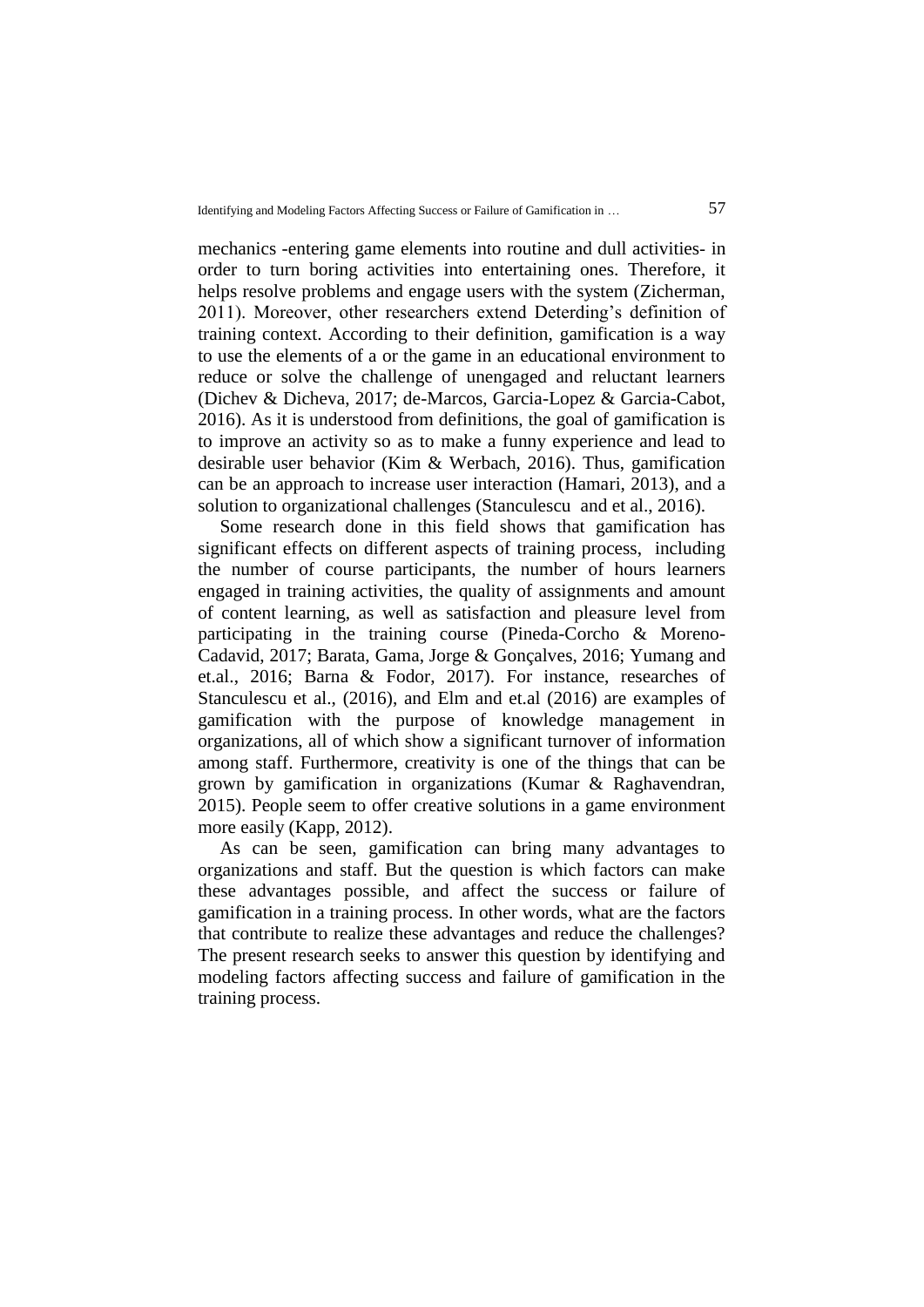### **Related Works**

Despite the fact that gamification is a relatively new concept in the field of education, many studies have been done about it. For example, Vaibhav and Gupta in 2014 conducted an online language training course for two distinct groups. During this course, the control group spent the course in a traditional way while the experimental group spent a gamified one. The researchers' goal of conducting this experiment was to increase the durability and engagement of learners throughout the course. The results of this study show that if the learning process is gamified, the number of learners involved in the learning process will increase substantially. In this study, 79% of the participants in the experimental group experienced an improvement in their learning(Vaibhav and Gupta ,2014).

Similar to the research done by Vaibhav and Gupta, Fresno and et.al in 2017 gamified a parallel programming course to improve both engagement and learning. Hence, they developed software called "Tablón". Parallel programming is defined as "using two or more devices at the same time for carrying out the computations required to solve a problem". This software was used by students for one academic year. The data obtained from the gamified software and the questionnaire show that gamification has increased engagement (even during off-course periods), competition, and trying to improve. Besides, users' opinions about the course were quite satisfactory (Fresno and et.al in 2017).

Also, Landers and Armstrong in 2015 tried to examine the effectiveness of gamification in various outcomes influenced by a training course, including the participants' response to the course, the level of learning, participants' behavioral changes, and organizational outcomes. In this research, two courses (traditional vs. gamified) were presented to undergraduate students. They believe that for the success of gamification, the attitude and experiences of participants must be evaluated before the course is started. If the participant's attitude is positive before using a gamified course, the change from a traditional educational approach to a gamified approach will be more successful. The result of the survey shows that the participants got more willingness and learning capacity in a gamified training course in comparison with a traditional one(Landers and Armstrong,2015).

Moreover, in 2017, Yildirim examines the effectiveness of gamification in the achievement of learners and their attitude towards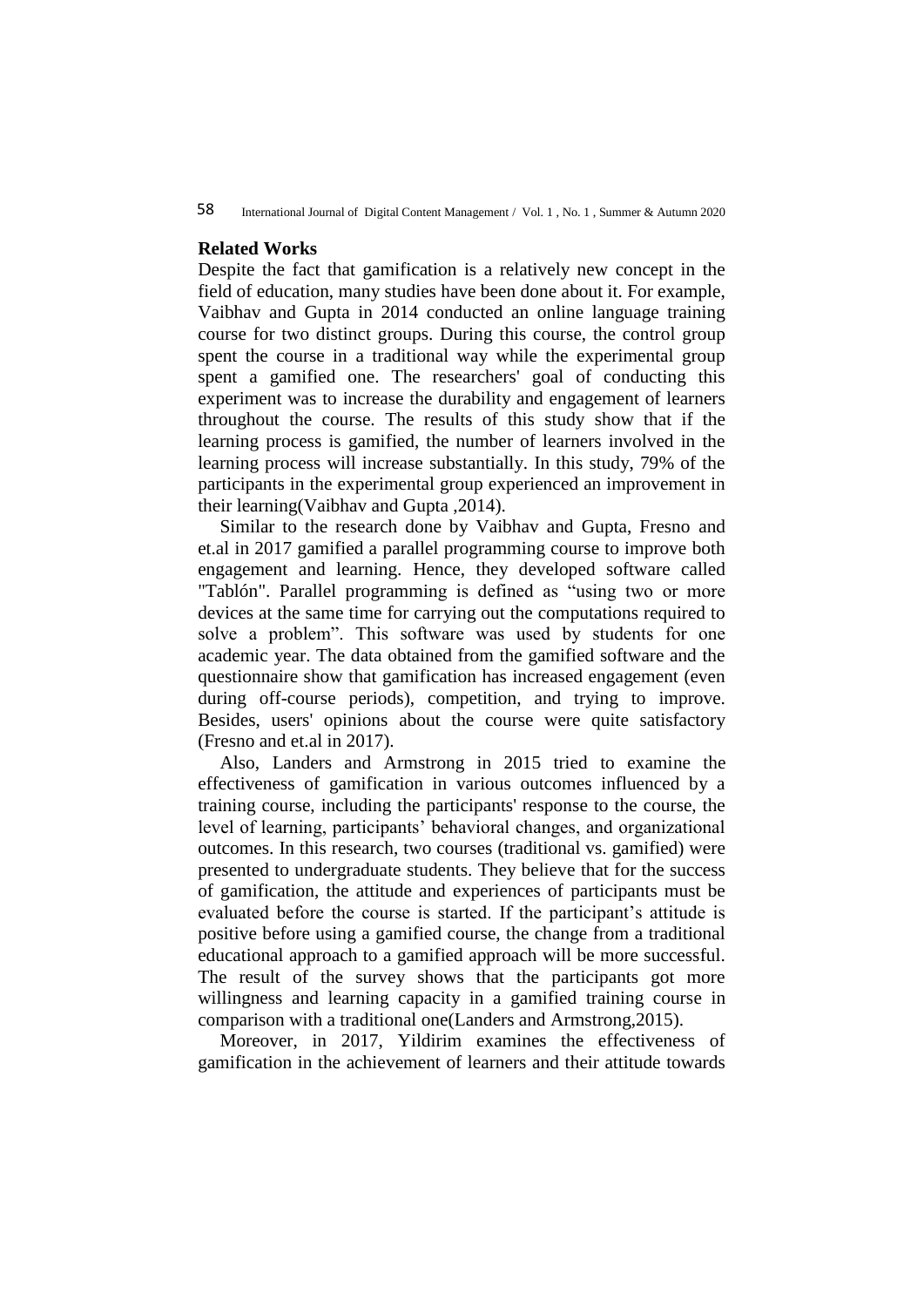the lesson. To do this, he has used one gamified and one traditional course for students. This research used a qualitative method, as well as experimental design with pre-test and post-test and control group. Following the results of this study, the improvement of learners from pre-test to post-test in the experimental group was significantly more than the control group, and the experimental group had a more positive attitude toward the course compared to the control group. The results of this study also show that, although the participants welcomed the gamification method, gamification-based educational methods do not make differences in the viewpoints of students about the importance of the lesson. To summarize, the results of this research clearly show that the integration of gamification with training methods is highly recommended due to its dynamics (Yildirim ,2017).

Along with aforementioned studies, Fabricatore and López tried to increase the quality of learning experiences during a test in 2014. They investigated well-known games including Assassin's Creed II, Fable II, L. A. Noire, and identified the mechanics and patterns used in these games. Then, they implemented them in a training course for second and third year students. Students had to do the requested assignments. These assignments contained issues such as students' feelings, cognitive involvement and learning strategies, student behaviors to complete a level, level of communication perception and the difficulty of activities, as well as the level of understanding of progress and expertise. The result of this study shows that gamification has challenged learners and increased their motivation for complex and difficult activities. Besides, learners considered the process fun and challenging, and believed that gamification has improved their learning (Fabricatore and López, 2014).

In another study, Veltsos in 2017, gamified a business communication course aimed at increasing the engagement, motivation and autonomy of learners. One feature of this study is adding noise to the environment due to the fact that additional items, which distract the audience, is a significant part of the learning experience, and the learner must be able to focus on the main subject among sub-issues. Providing multiple paths and choices to create autonomy, and quick feedback to attract more engagement are other features of this research. In this research, learners were asked to play the role of trainee in business communication. All in all, the findings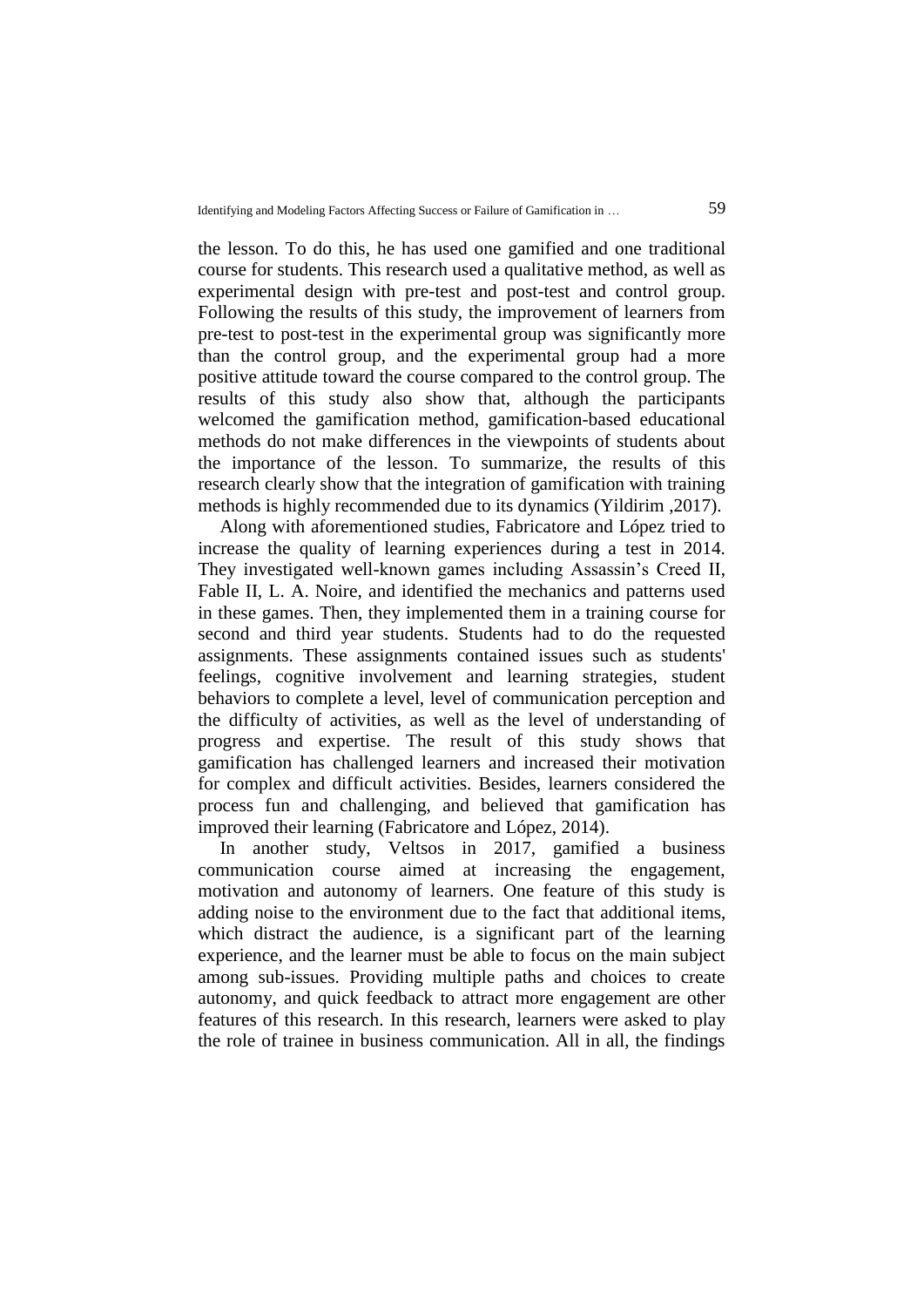show that gamification has succeeded in achieving research goals (Veltsos ,2017).

Schäfer also asked computer science students who were learning Scrum method to use Minecraft in two periods of training in 2017. The results of written evaluation after the course, besides oral test after the first round of software engineering, showed that game-based learning was motivating and helped participants to carry out their tasks in different fields in their project teams. At the end of the first round, learners stated that splitting a work into several tasks and assign them to group members and the communication between them was appropriately implemented during the course, and had a satisfactory outcome (Schäfer,2017).

In addition, Stansbury and Earnest carried out research on the impact of using game elements in training courses. Hence, they gamified an organizational psychology course in 2016 for undergraduate students. The main purpose of this study was to use meaningful gamification. In other words, ? goal was to put a or the users at the center of a meaningful learning experience, strengthen the relationship with real world issues and internal motivation. They wanted to take the user to a deeper level of thinking, resulting in longterm changes at behavior and internal motivation. In this research, a quantitative approach has been used and data have been analyzed at three levels of classroom, teamwork, and individual. According to the researchers, creating an active learning environment that enhances social collaboration through meaningful gamification would lead to a greater understanding of engagement, motivation and learning. The results of this study rejected the researchers' hypothesis that the participants in a gamified course would have higher educational output than the traditional one. However, learners who participated in the experimental group reported that the gamified course increased their motivation for learning compared to the traditional one (Stansbury and Earnest,2016).

With regard to the potential of gamification to increase motivation and engagement of learners in courses, organizations can also take the advantage of gamification in staff training.

As it is clear, the aforementioned studies investigated the effectiveness of gamification in training courses. In the following, some studies specifically identifying and examining the effective factors in gamification will be discussed. A research carried out by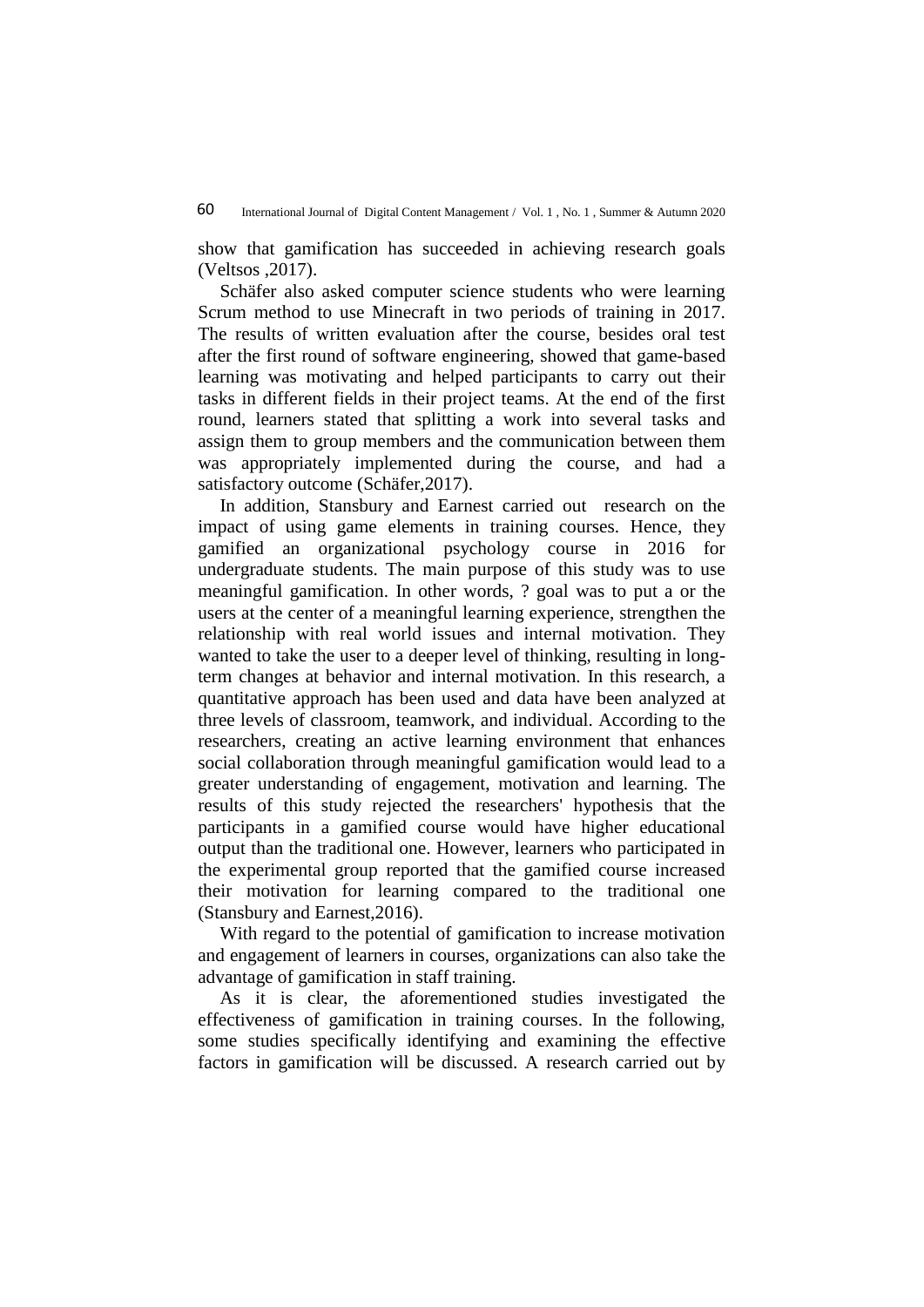Seaborn and Fels in 2015 in form of a systematic review of studies and researches in the field of interactive systems and human participation. The research shows that recently applied researchers suggest that the success of gamification highly depends on the internal motivation of individuals. According to the research, disregarding individual differences in internal motivation, as well as in designing goals and requirements and constraints are the challenges of gamification (Seaborn and Fels,2015).

Another study undertaken by Wilson, Calongne, and Henderson in 2015, looked at the results of two case studies which show a meaningful relationship between the user, game elements, and nongame tasks. Here relationship means the elements of game must be in line with the values, skills and motivational structure of an individual, in order to make an effective gamification design. The results of this research confirm findings of the previous study by adding that the best tasks for a gamified system are those which create inner value for the user. In addition, considering the motivational structure of people in the other two researches is also presented as a factor influencing gamification success (Wilson and et.al, 2015).

Scheiner, Haas, Bretschneider, Blohm & Leimeister conducted research in 2017 aimed at identifying the elements of effectiveness of gamification at Virtual Idea Communities (VIC). According to the results of this study, gamification of education faces challenges that can influence its effectiveness. One of these challenges happens when the content is not well integrated with the gamification process. Neglecting user's style and structure of motivation is the second factor in inhibiting the effectiveness of gamification in VIC, which has been mentioned in previous research as well. The reward system is another factor that can challenge gamification process. Following the results of this research, excessive emphasis on the reward system may lead to neglect of the main goal. The last challenge that can negatively affect gamification is the "Over-justification" effect. That is, overemphasis on extrinsic motivations has a negative impact on the user's intrinsic motivations (Scheiner and et.al , 2017).

Also, Chee and Wong in 2017, similar to the research done by Scheiner et al., considered "too focus on points and badges", besides "aimless use of them", as factors that led to the failure of gamification. Additionally, according to the two researchers, overemphasis on simplification of gamification design makes the designer ignore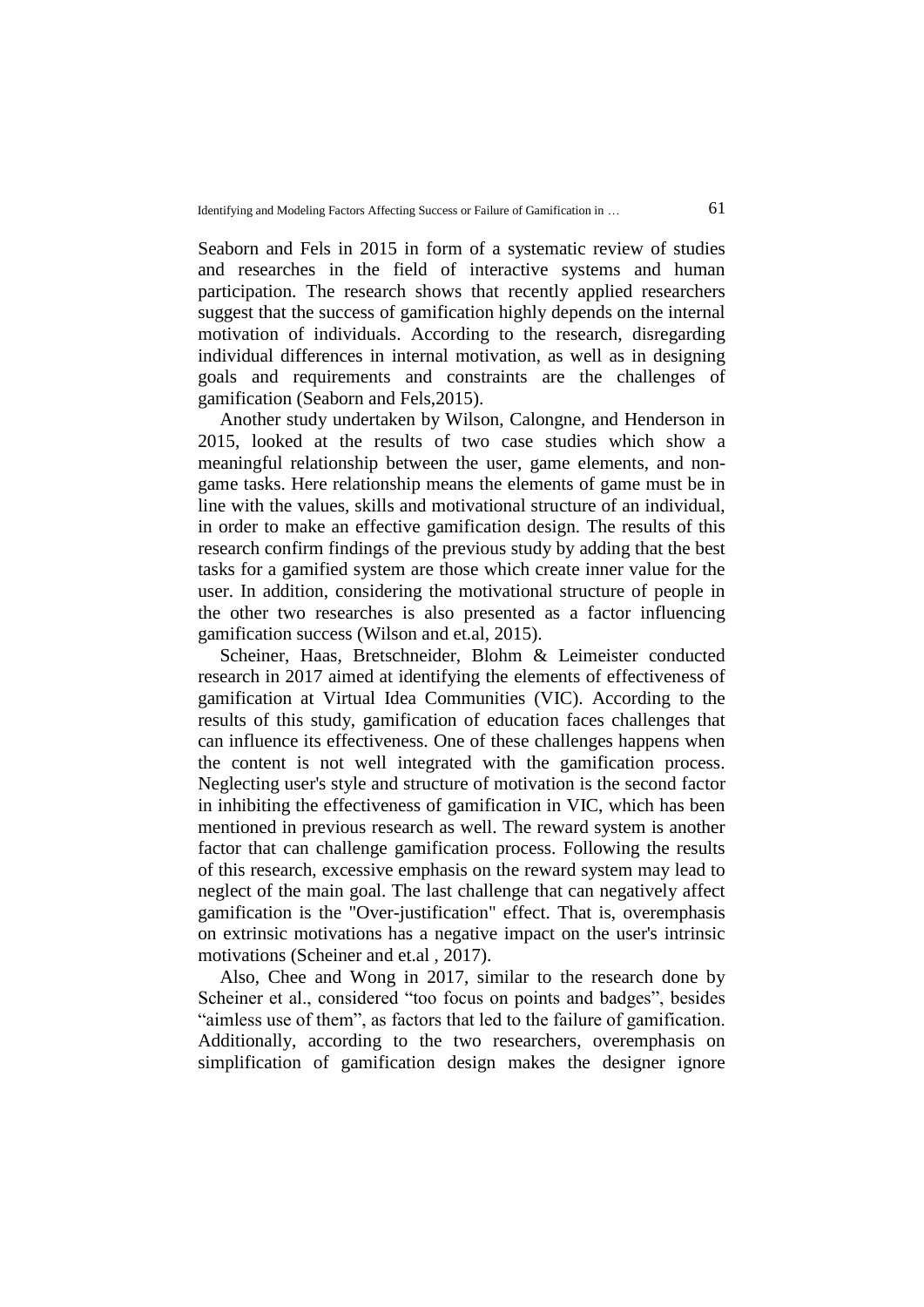feelings, emotions and experience of the game. Using external rewards instead of internal incentives is also a challenge that reduces intrinsic motivation. Furthermore, learning content can be a limiting factor restricting development and design of gamification. Like other researches, designers have to pay attention to user ('s personality, desires, etc.) otherwise, the implementation will fail (Chee and Wong, 2017).

The importance of "content" and its integration with gamification is mentioned not only in research of Chee and Wong, but also in research of Schuldt and Friedemann in 2017. Their study also considers ignoring content as a gamification challenge. According to the researchers, this lack of integrity occurs since missions defined for users are not relevant to the content, and a user can level up without doing anything or earning a skill. Another example of this challenge is when learning is used as a punishment in the game (Schuldt and Friedemann, 2017). In such a way that a player fails or cannot get enough scores, he/she will be asked to solve a mathematical problem in order to compensate for the failure. This research, like the previous one, considers overemphasis on the points and reward system as one of challenges of gamification. According to the researchers, just adding points and badges avoid gamification design having positive effects. Besides, gamification should be appropriate and relevant to the organizational processes and structure. A closer look at the structure of the organization can show whether or not the hierarchy is flexible enough to be able to use gamification. This study also pointed out two other challenges in completing the results of the previous study, which have a deterrent role in the effectiveness of gamification. One is an incomplete implementation of gamification, and the other is imposing a gamification approach to people who are not enjoying games and are forced to interact with the elements of the game, which will ultimately have a negative impact on them (Heilbrunn & Herzig, 2016).

Moreover, Kim and Werbach in 2016 have looked at the factors influencing gamification from a different perspective, and considered ethical issues as obstacles to gamification effectiveness. Researchers categorized ethical issues into four categories: exploitation, manipulation, physical and psychological harm. Exploitation refers to a design with purpose of encouraging an employee to do more for the organization, without earning achievement. Manipulation means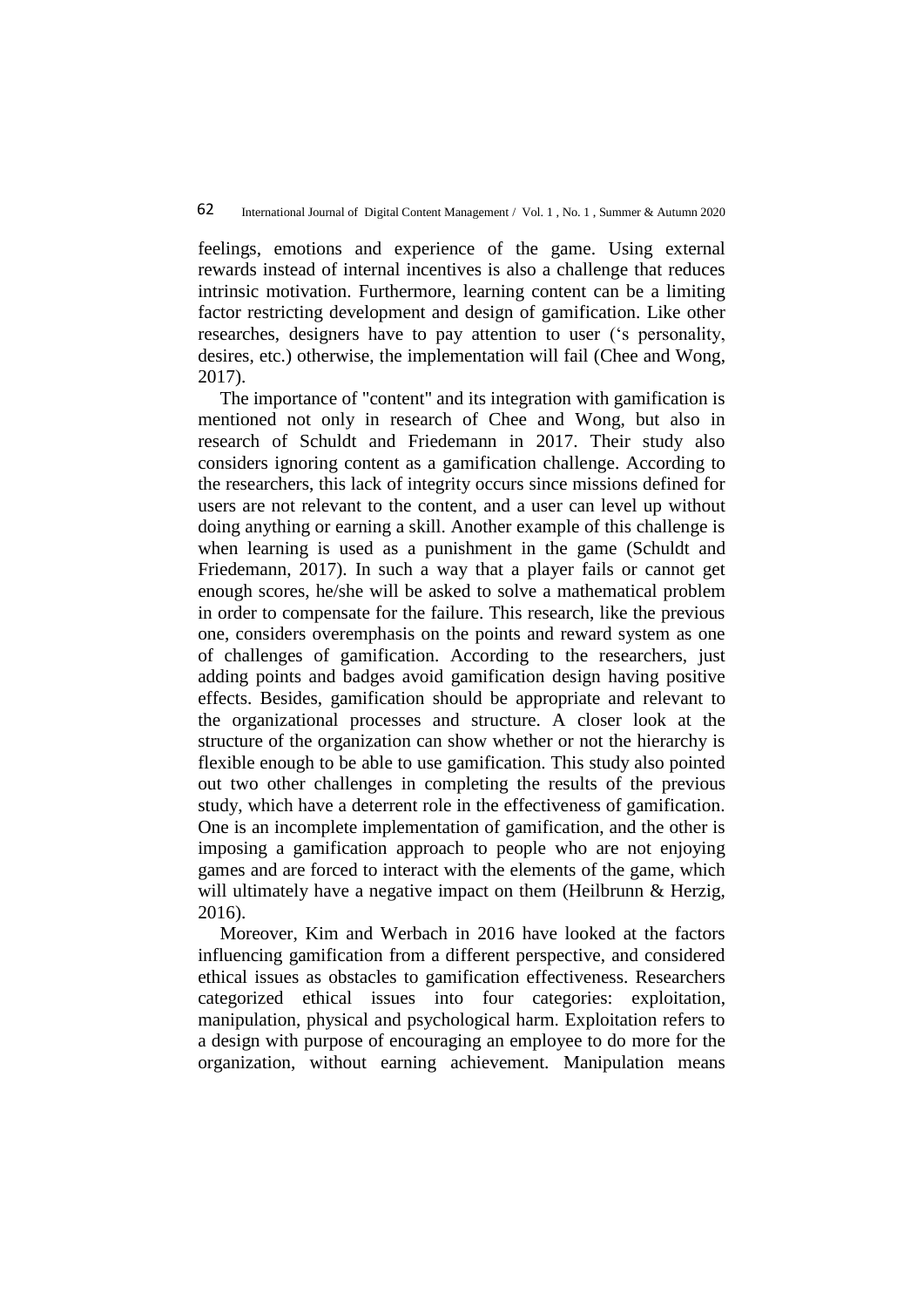violating individuals' autonomy by influencing their behavior. This means that the design is done in such a way that users do more than they need or do something unusual, unconsciously, while organization benefits from this. Harms also refers to a design which results in harm to the body or psyche, and negative effects on people( Kim and Werbach, 2016).

Increasing motivation and engagement of learners in the training process is the most important and common positive effect of gamification in training. From the perspective of previous research, lack of content integration with the system, overemphasis on the reward system and extrinsic motivation have also played a major role in preventing success of gamification. Seeing two sides of gamification (disadvantages vs. advantages) gives a comprehensive look to researches to conduct more accurate and innovative research, as well as decision makers and investors to implement this approach more effectively in the training process(Kumar, 2013; Perryer and et.al , 2016).

A thoughtful look into the aforesaid results indicates a number of major deficiencies in the studies related to the identification of factors affecting success and failure of gamification in training. First, among the many studies that have been done in the field of gamification, few have identified effective factors that contribute to the success or failure of gamification (Buckley and et.al, 2016). Second, many previous researchers have gathered their data using a quantitative approach (particularly experimental), and none of researchers use qualitative methods to answer the research questions. Third, none of the previous researchers has provided a model for identifying the significance and causal relationships of factors affecting success or failure of gamification. The present research seeks to take into account the research gap and identifies these factors in organizational training through applying a range of qualitative phenomenological methods using semi-structured interviews, interactive management method, and interpretive structural modeling software- that will be described in the methodology section. These research methodologies allow further understanding of the nature and importance of these factors.

#### **Research Method**

In this research, two exploratory qualitative methods including phenomenology and interactive management (IM) have been used.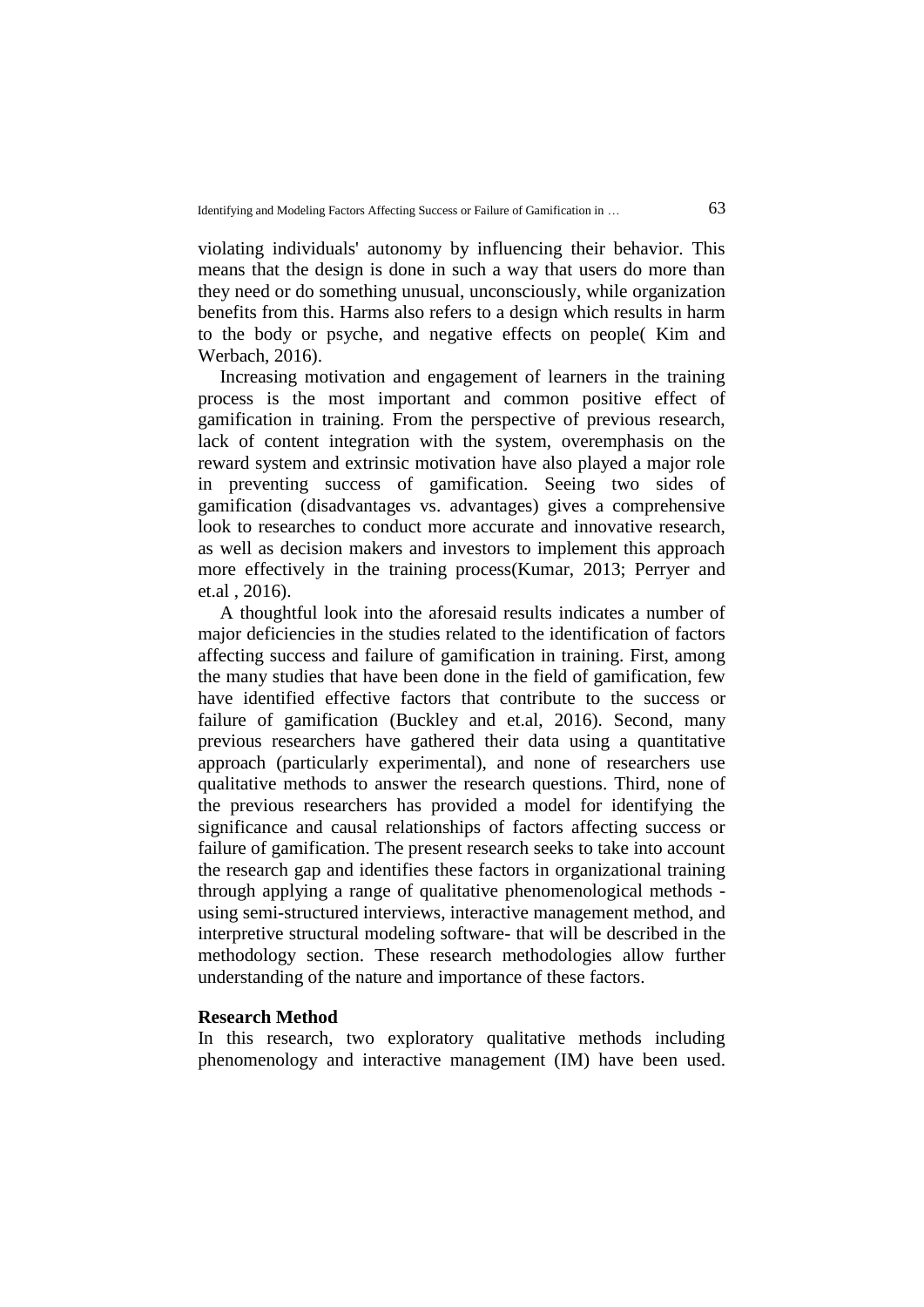According to research purposes that investigate the participants' both knowledge and experience, phenomenology approach is used to identify the initial factors of the proposed model. For this reason, a semi-structured interview is also used since it provides a tool for collecting valuable information when there are few participants (Pathak & Intratat, 2012). Subsequently, IM and ISM were used as a suitable method for studying complex issues and determining the relationship between them, as well as the appropriate method for consensus among experts' point of view. IM refers to a specialized management system for defining and solving complex problems using the workgroup (Alexander, 2002).

## **Data Gathering**

In the first phase, a semi-structured interview was used to identify the effective factors in the success/failure of gamification in organizational training. At this step, after reviewing the theoretical literature, a number of gamification and training experts were selected to conduct the interview. Purposive sampling was used to select the participants for interview. To this end, the participants were selected based on their knowledge and experience in gamification as well as organizational processes. The participants in this study were professors and practitioners in the field of gamification and organizational training, who have close experience in gamification, gamification in training, and organizational training.

The  $STAR<sup>1</sup>$  and  $5WHH<sup>2</sup>$  models were used to organize the researchers' thoughts and formulate interview questions. In order to evaluate its validity, an interview was used as pre-test. Also, during the interviews, corrections were made on steps which needed modifications. In order to ensure the reliability of interviews, interviews and categories were sent to other experts. Interviews continued until the theoretical saturation werereached.

In second phase of data gathering for final selection of effective factors in the success/failure of gamification in organizational training, idea writing as well as ISM has been used to determine relationship between factors. In other words, after conducting the

ـــــــــــــــــــــــــــــــــــــــــــــــــــــــــــــــــــــــــــــــــــــــــــــــــــــــــــــــــــــــــــــ

<sup>1.</sup> Situation-Task-Action- Result

<sup>2.</sup> Five Ws (Who-What-Where-When-Why) and One H (How)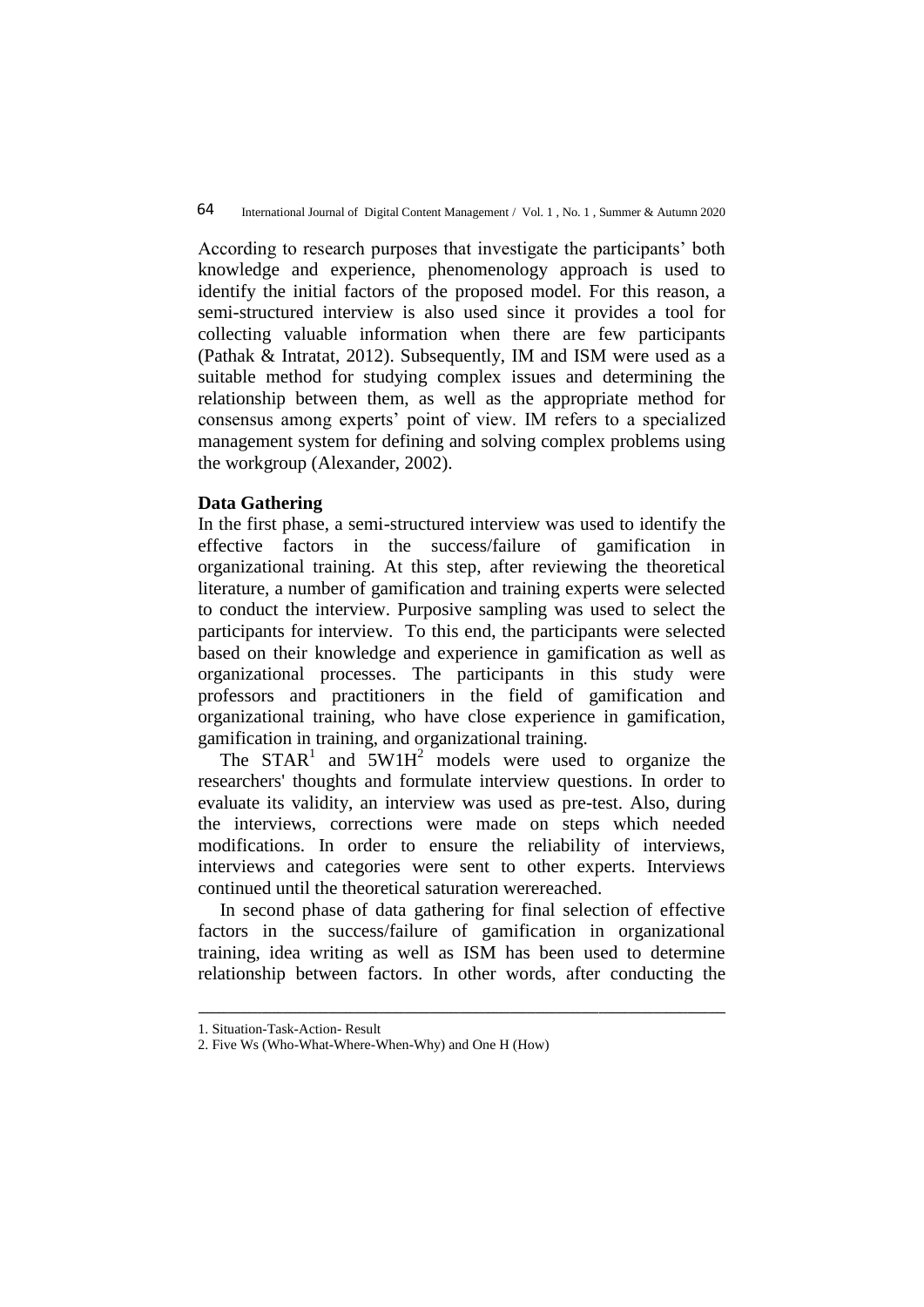interviews, in order to review the opinions of experts, an IM session was held to allow experts to present their ideas about each of the factors identified in the previous phase. There were five training/gamification experts or both. Interpretative Structural Modeling is a methodology for identifying and summarizing relationships among the factors, and helps sort them (Singh, Shanka, Narain, & Agarwal, 2003). The interpretation of this method is due to the opinions of the attendees in the meeting and the relationship between the factors. It is also structured since it provides a general structure of a complex set of factors based on relationships. In addition, this is a modeling method because relations and general structures are plotted in the form of a model (Singh & Kant, 2007).

#### **Data Analysis**

To analyze data, the researchers first prepared data for analysis. Subsequently, with a general view of it, original thoughts and notes were written down on the margin of the text. The analysis and interpretation of the findings were also done based on Strauss and Corbin's codification (Strauss & Corbin, 1990), and the extraction of concepts was carried out in this way. The researchers extracted key points of the interview texts, and assigned a suitable concept to each one. Then, the concepts with common meaning were categorized as major factors. Besides, since the qualitative analysis of data is an interpretative process which may reflect the researchers' viewpoints, get feedback from colleagues for validating the findings.

Then, in the IM session, a list of affecting factors on success/failure of gamification in organizational training (extracted from interviews) was presented to the participants, and they were asked to identify the most important one based on their knowledge and experience. At this step, the experts were allowed to add items outside the list or modify them. In the end, after four rounds of discussions, fourteen factors were identified by the experts and finally, seven were finalized after the vote.

Lastly, the relationship between selected factors was determined through the ISM software. To this end, by entering information into the software and asking questions by it, the experts at the session discussed the significant effects of each of the identified factors on the other factor in a matrix process according to their experiences. Software questions are short and about one-sided effect of factors on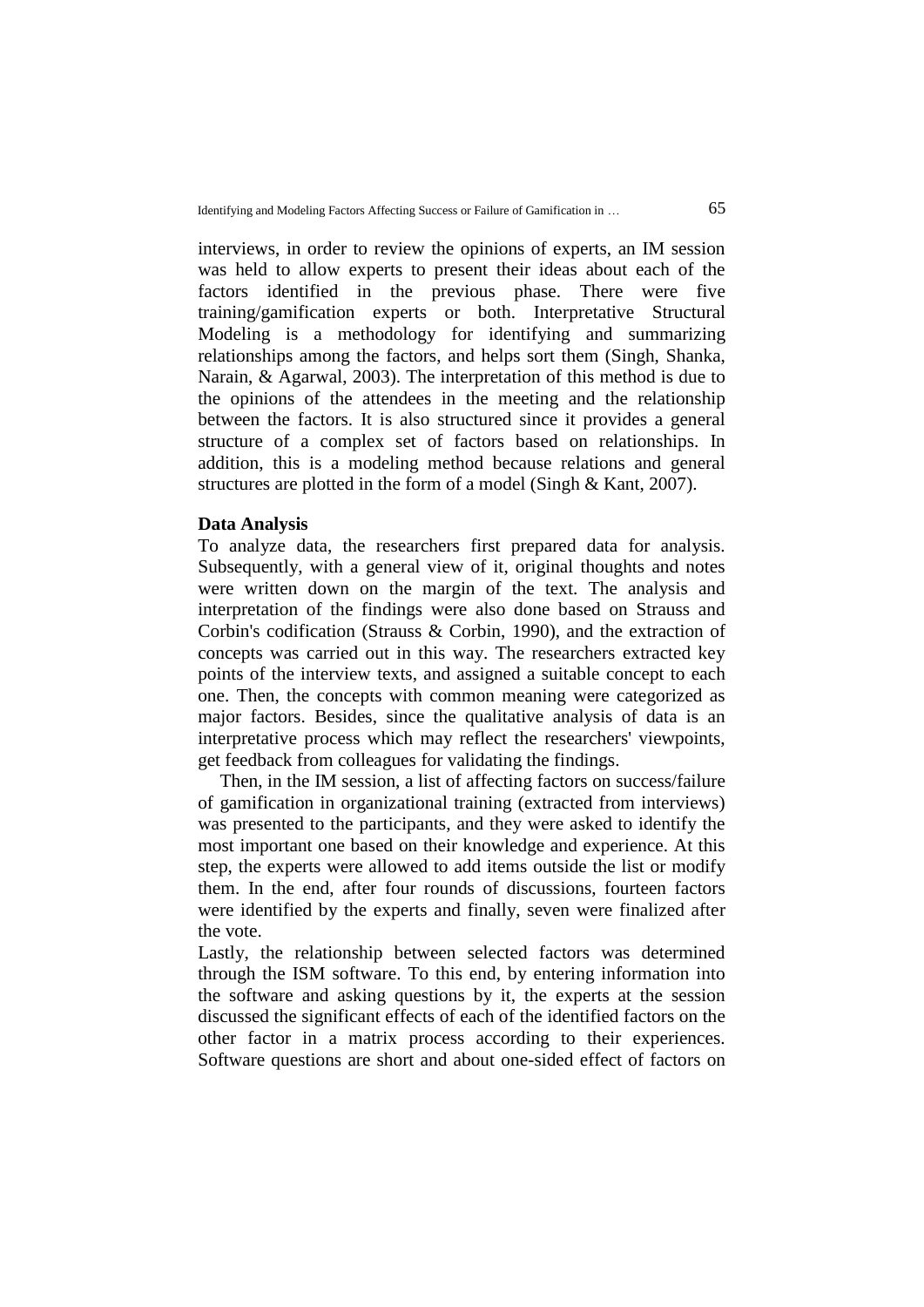each other. After one-sided analysis of the significant effects of factors on each other singly, the causal relationship network between selected factors was drawn up by the ISM software. An example of these questions is: "Does staff information literacy have a significant impact on gradual inclusion of gamification?". The participants at the session reached a consensus after discussing this question and chose one answer between "yes" and "no".

## **Findings**

The findings of this research are presented in three sections as follows: 1. Identification of factors affecting success/failure of gamification (findings from the interviews) 2. Final selection of factors affecting success/failure of gamification in organizational training 3. Identification of the relationship between the factors and their importance. The following is a description of each of the aforementioned sections.

## **1. Identifying the factors affecting Success/Failure of Gamification in Organizational Training**

In order to identify factors affecting the success/failure of gamification, four steps were taken as follows: First, the audio of interviews were converted into text form. In the second step, the verbal evidence of research question was extracted from the transcribed text. In the third step, 26 initial concepts were extracted based on the verbal evidence and in the final step, ten major factors were categorized from initial concepts. Table 1 shows an example of verbal evidence and conceptualization: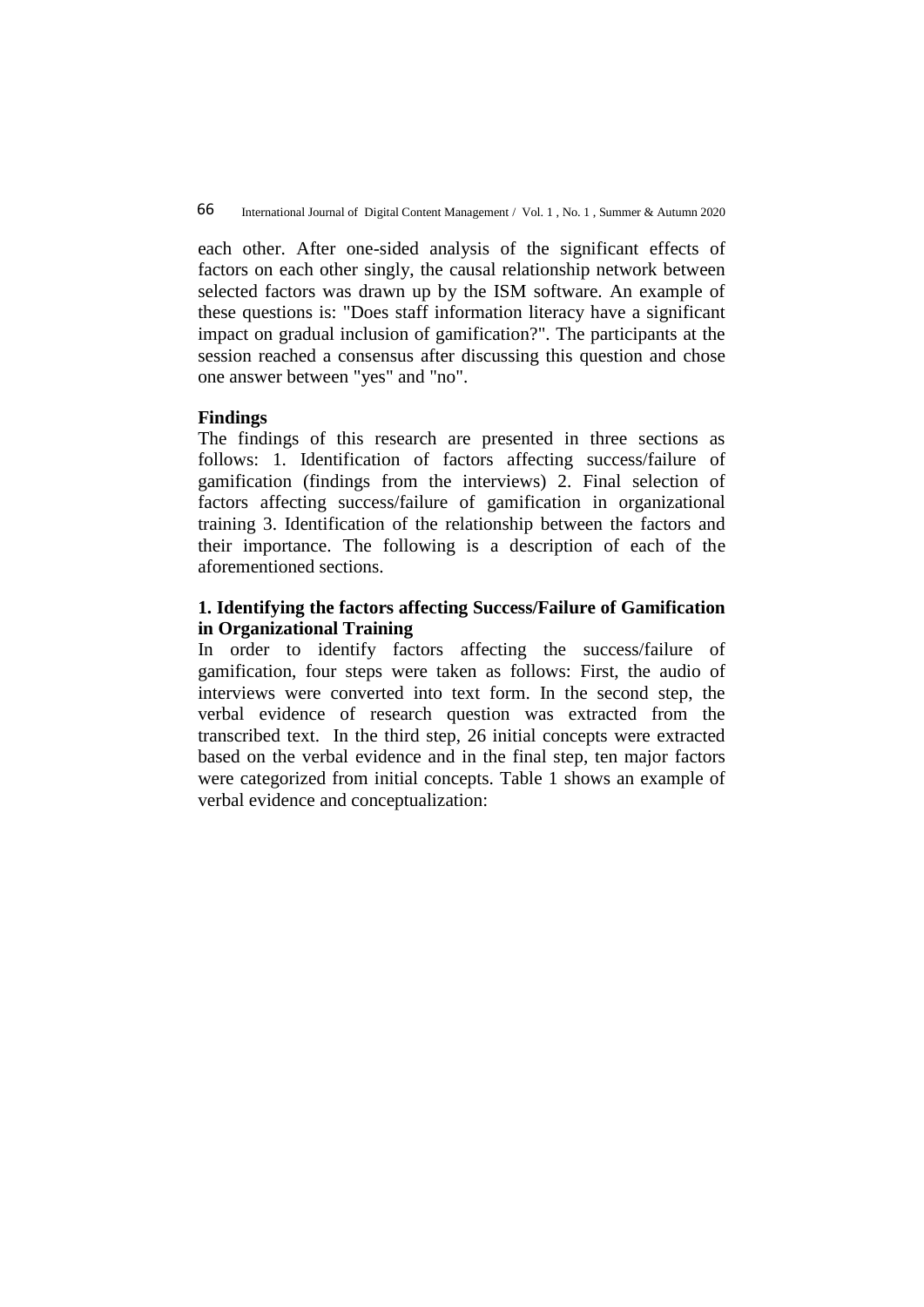### **Table 1. Example of verbal evidence and conceptualization (source: authors)**

| <b>Verbal Evidence</b>                                                                                                                                                                                                                                                                                                     | Conceptualization                                                                                                                |  |
|----------------------------------------------------------------------------------------------------------------------------------------------------------------------------------------------------------------------------------------------------------------------------------------------------------------------------|----------------------------------------------------------------------------------------------------------------------------------|--|
| i8: One thing brought up at first is what kind of person<br>the staff is. If they are grown men, you may not use<br>gamification obviously, e.g. "Hooray! You became our<br>commander" and so on. This has a totally opposite result<br>and the user will be bored.                                                        | Understanding the                                                                                                                |  |
| <b>i8:</b> There is an issue that should be considered in<br>organizational training. The problem is employees who<br>do not have the same academic degree or experience. It<br>would be hard to set up difficulty in a way that all<br>employees experience the flow.                                                     | characteristics of Users                                                                                                         |  |
| i11: Attention to the staff of the organization (who want<br>to be trained):<br>- Their gaming history<br>- Their concerns<br>- Whether they play games or not<br>Their technological background (technology and<br>systems they usually deal with)                                                                        | Considering<br>technological<br>background of users<br>Access to recent<br>technologies<br>Paying attention to<br>gaming history |  |
| i8: The budget is also important. It's very important that<br>much an organization can<br>afford for<br>this<br>how<br>educational facility.                                                                                                                                                                               | Financial support of the<br>project                                                                                              |  |
| i2: Another way is soothing. Before the game takes<br>place and the person feels that he is in minority, it is<br>justified that this game is not supposed to take his career<br>neither reduce his salary. It's not going to fire someone.<br>Make some relief that no one feels failure in this<br>gamification process. |                                                                                                                                  |  |
| i3: Another issue is the fear of being observed. Their<br>monitored<br><b>behavior</b><br>is<br>and<br>their performance<br>is<br>measured. They may be afraid of it, but this concern can<br>be reduced by teaching or explaining that it is good for<br>them.                                                            | Justifying employees<br>about what gamification<br>is                                                                            |  |
| i6: If you enter gamification in form of performance<br>evaluation, and do not reduce someone's salary, use it as<br>a motivational tool to improve your organization.<br>Gamification is like performance evaluation, but more<br>fun.                                                                                    |                                                                                                                                  |  |
| <b>i6:</b> It can cause problems if it is not designed simple<br>enough, insults/humiliates someone, reduces salaries, or<br>disorganize organizational chart.                                                                                                                                                             |                                                                                                                                  |  |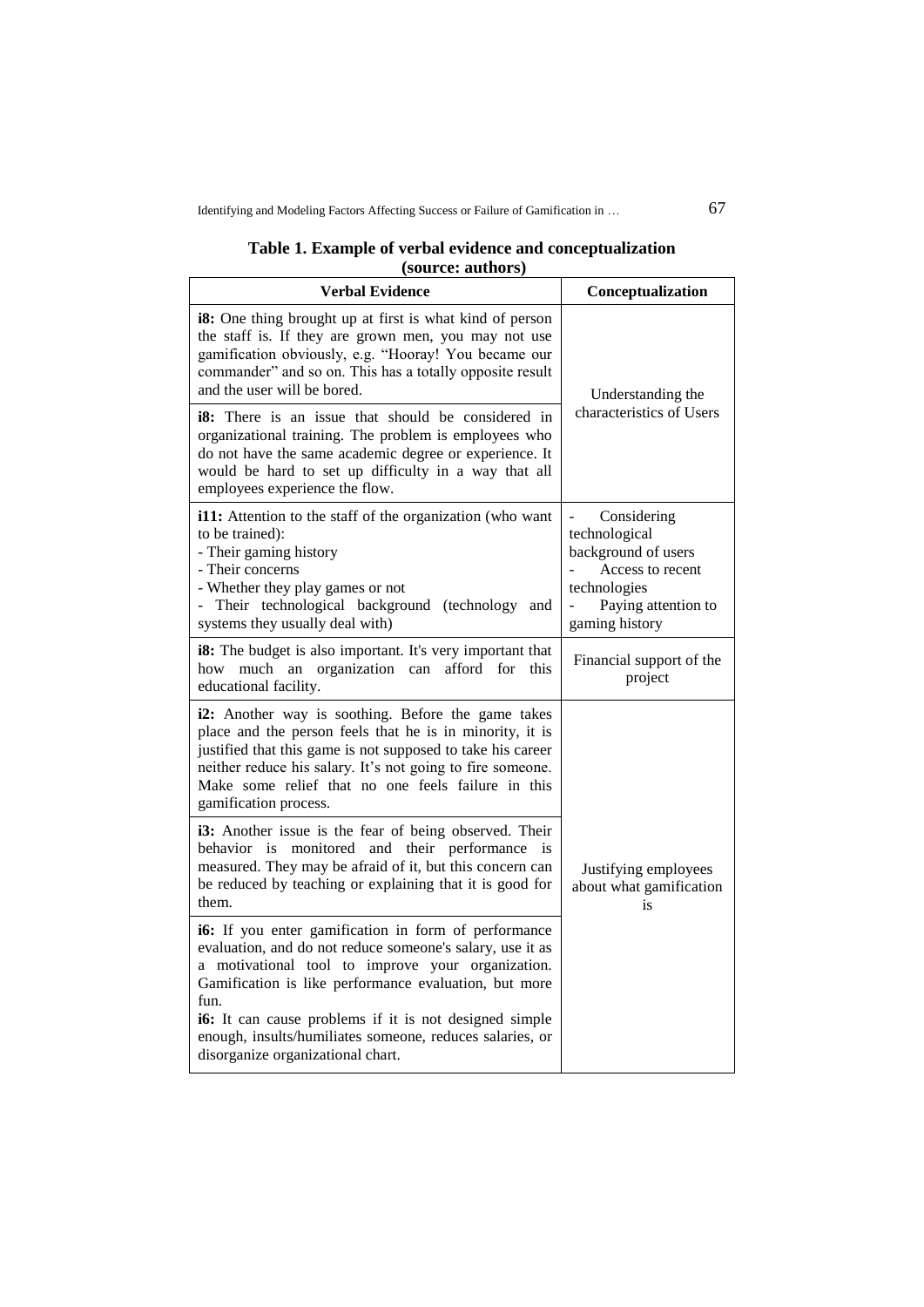In the third step, identified concepts were categorized into major factors based on their conceptual relationship with each other. An example of categorization is listed in Table 2.

| <b>Concepts</b>                                                                                             | <b>Major factors</b>                        |  |
|-------------------------------------------------------------------------------------------------------------|---------------------------------------------|--|
| Paying attention to gaming history                                                                          | <b>Staff Demographic Characteristics</b>    |  |
| Understanding the characteristics of users                                                                  |                                             |  |
| Regarding technological background of users                                                                 | Staff information literacy                  |  |
| Access to recent technologies                                                                               |                                             |  |
| Comforting staff                                                                                            |                                             |  |
| Justifying<br>about<br>what<br>employees<br>gamification is                                                 | Staff attitudes toward gamification         |  |
| Justifying executives/senior<br>managers<br>to<br>accept gamification implementation in the<br>organization | Management attitudes toward<br>gamification |  |
| financial support of the project                                                                            |                                             |  |

**Table 2. Examples of factors extracted from concepts (source: authors)**

As a result of the three steps mentioned above, ten effective factors in success/failure of gamification of organizational training were identified. These ten factors include: staff demographic characteristics, staff information literacy, staff attitudes toward gamification, management attitudes toward gamification, gradual inclusion of gamification in the training process, rich (learning) content, considering all training processes, the readiness of organization to accept gamification, the proper design and implementation of gamification, and the consistency of gamification approach with the organization's training goals.

## **2. The final selection of factors affecting the success/failure of gamification in organizational training**

To select the most important factors in the success/failure of gamification in training, an IM session was held with experts and practitioners. At the session, the participants received a list of identified factors with each definition shown in Table 3, and were asked to present their ideas about identified factors based on their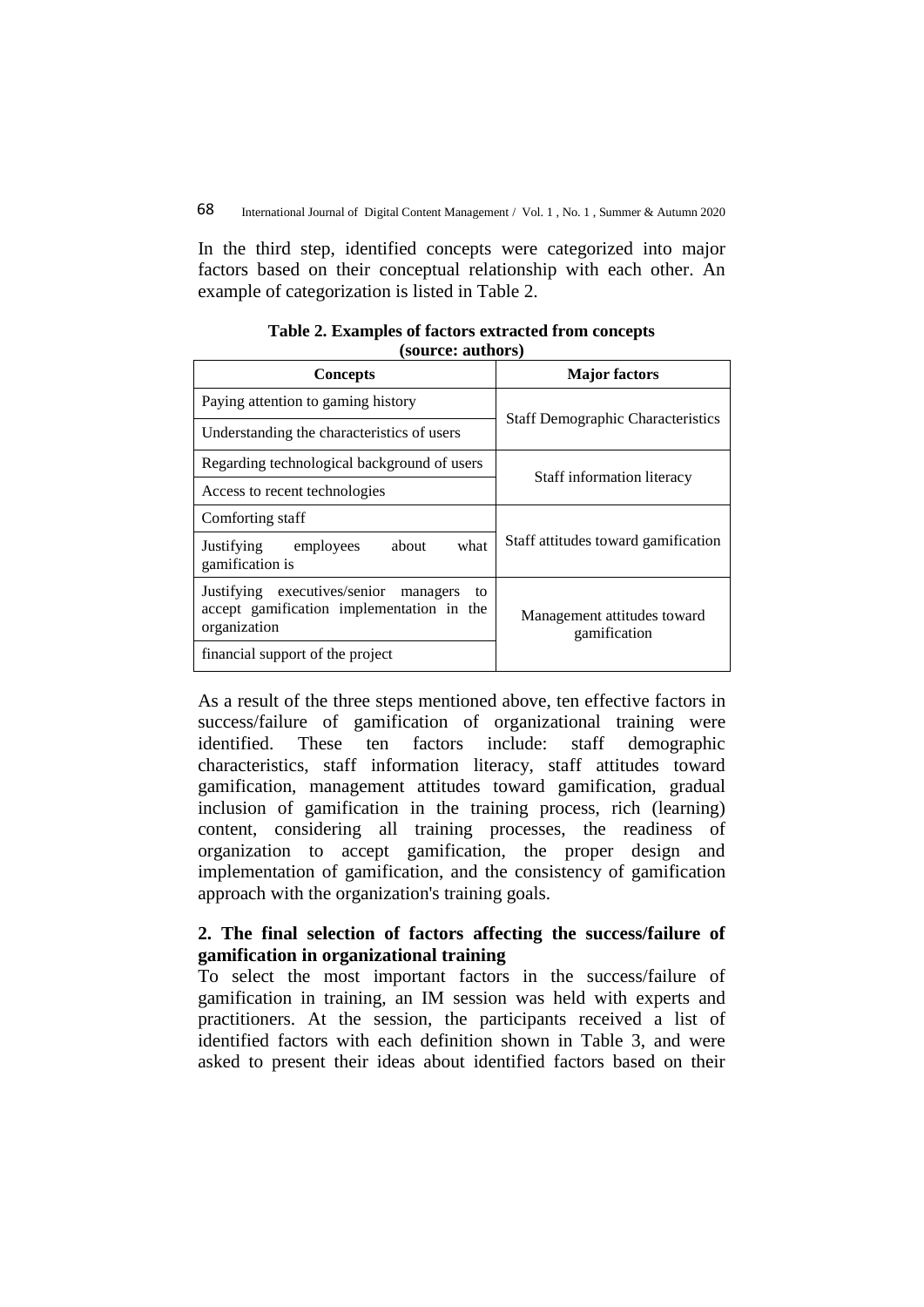experiences. It should be noted that at this step, the experts were allowed to add items out of the list or to combine and change them.

| <b>Effective factors</b>                                                             | <b>Definition</b>                                                                                                                                                                                                                                                                                 |
|--------------------------------------------------------------------------------------|---------------------------------------------------------------------------------------------------------------------------------------------------------------------------------------------------------------------------------------------------------------------------------------------------|
| <b>Staff Demographic</b><br>Characteristics                                          | Age, gender, education, region                                                                                                                                                                                                                                                                    |
| Staff information<br>literacy                                                        | Information literacy is related to literacy in technology and<br>how to find information on web, as well as computer<br>literacy which means how to work with computer. In other<br>words, how familiar a person is with recent technologies.                                                     |
| Rich (learning)<br>content                                                           | Content is more important than gamification and game<br>elements, and in education more attention should be paid<br>to educational content.                                                                                                                                                       |
| Considering all<br>training processes                                                | Gamification should not be used as an add-on to part of a<br>process. And, designers have to merge and integrate it into<br>the whole process. It means, for example in educational<br>process, process of training, feedback, evaluation, etc., all<br>of which must be covered in gamification. |
| Gradual inclusion of<br>gamification in<br>training process                          | It means staff is better to get gamified training gradually<br>and not at once.                                                                                                                                                                                                                   |
| Staff attitudes toward<br>gamification                                               | Attitude refers to the mental image of staff from<br>gamification. We also put the idea of gamification in a<br>tangible context to give users an understanding of the<br>elements of the game elements in education.                                                                             |
| Management attitudes<br>toward gamification                                          | If decision makers of the organization have a positive view<br>of gamification, they will support the project and provide<br>funds and facilities.                                                                                                                                                |
| The proper design and<br>implementation of<br>gamification                           | Culture includes the set of ideas, values, organizational<br>procedures, common language, formal and informal<br>interactions of employees, and the organization's learning<br>styles.                                                                                                            |
| Consistency of<br>gamification approach<br>with the organization's<br>training goals | It points out that gamification is a good way to achieve the<br>educational goals of the organization. The realization of<br>this requires attention to the goals of organization and full<br>understanding of the problem.                                                                       |
| Readiness of<br>organization to accept<br>gamification                               | The<br>organization must be<br>prepared to<br>accept<br>the<br>gamification approach in terms of structure, culture and<br>facilities.                                                                                                                                                            |

**Table 2. Factors affecting success/failure of gamification in organizational training and definition of each (source: authors)**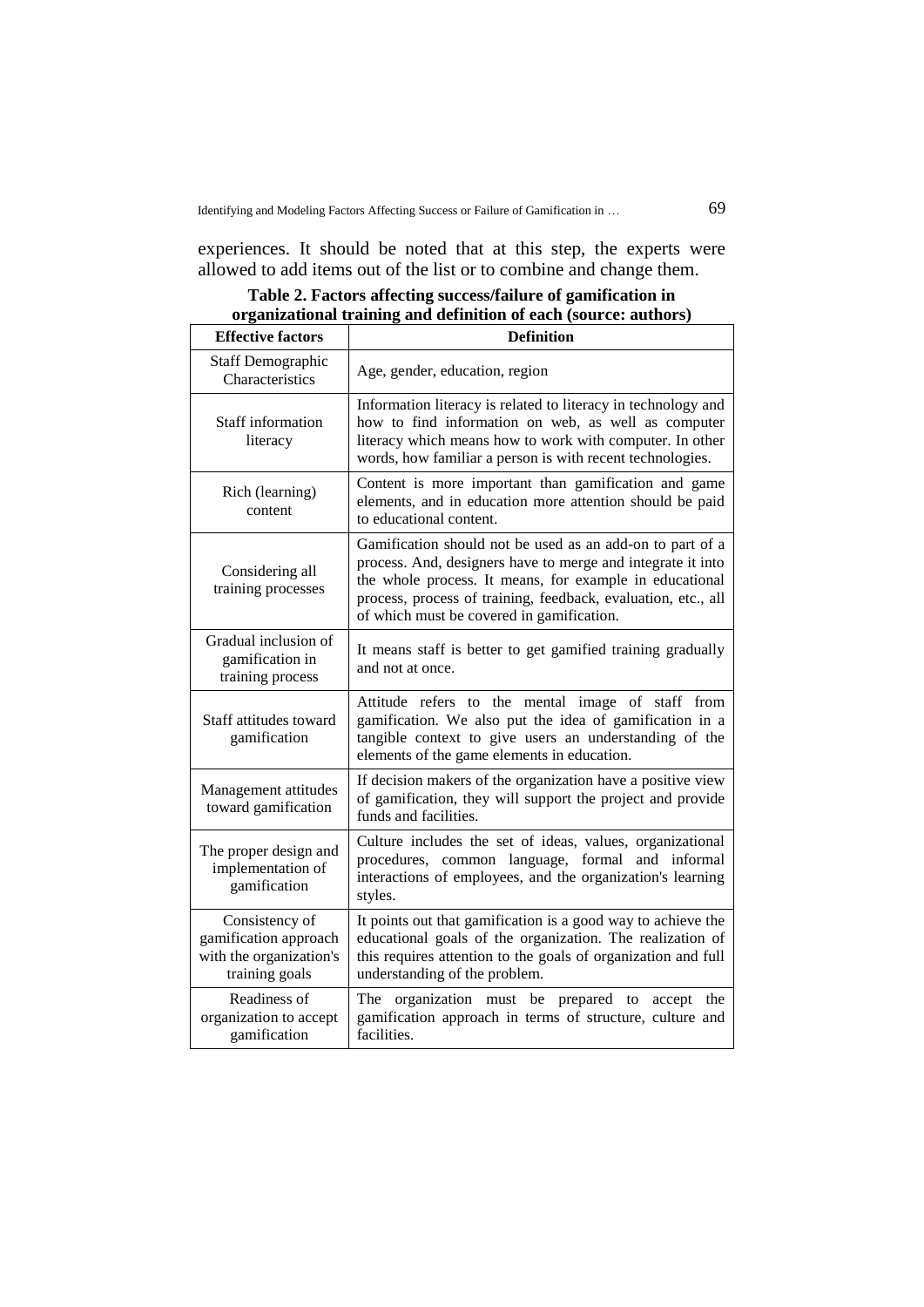In this way, based on the IM methodology, the attendees at the session chose the factors that they consider to be the most important one in the success/failure of gamification in organizational training during four rounds. Experts at the session, while surveying these factors, defined each of them individually and expressed the reasons why they are most important. After completing these four rounds, the experts selected five factors which were the most important in the success/failure of gamification in organizational training. The factors selected by experts (during the four rounds of discussions), along with the number of votes are presented in Table 4.

| <b>Selected factors</b>                                                        | Number of<br>votes |
|--------------------------------------------------------------------------------|--------------------|
| Knowledge and awareness of staff about training based on<br>gamification       | 0                  |
| Consistency of gamification approach with the organization's<br>training goals | 1                  |
| Feeling the need for change                                                    | 0                  |
| Rich (learning) content                                                        | 3                  |
| Keeping face-to-face interactions                                              | 0                  |
| Staff demographic characteristics                                              | 5                  |
| Staff attitudes toward gamification                                            | 4                  |
| Management attitudes toward gamification                                       | 3                  |
| Gradual inclusion of gamification in the training process                      | $\mathfrak{D}$     |
| Staff information literacy                                                     | 2                  |
| Considering organizational culture                                             | $\theta$           |
| Staff learning style                                                           | $\Omega$           |
| Availability of infrastructure and facilities                                  | 4                  |
| Considering the viewpoint of organization educationalist                       |                    |

**Table 3. Final list of the most important factors affecting success/failure of gamification in the organizational training (source: authors)**

As noted in Table 4, factors with two and more votes have been selected as the most important factors in the success/failure of gamification in organizational training. These factors include: rich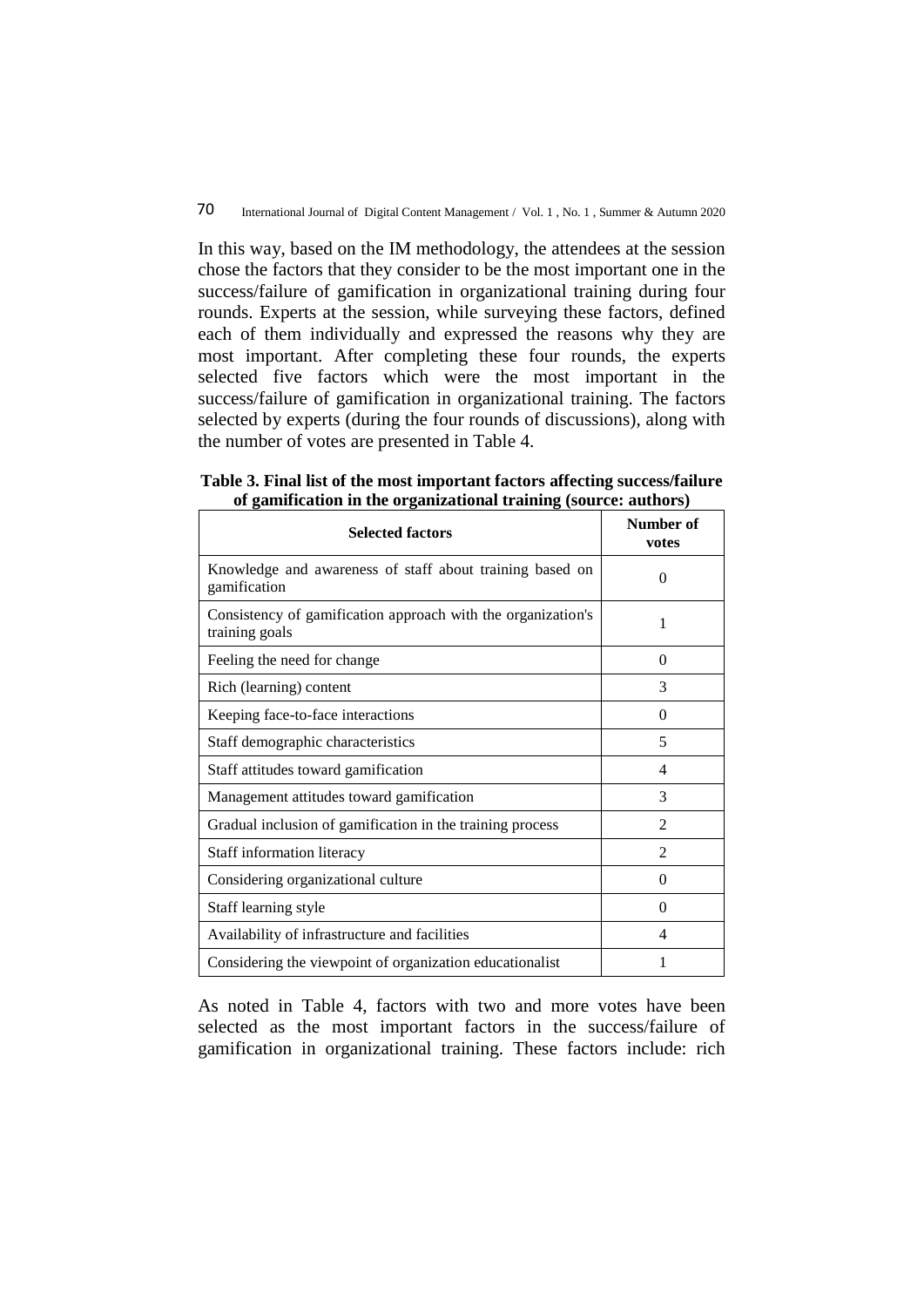(learning) content, staff demographic characteristics, staff attitudes toward gamification, management attitudes toward gamification, gradual inclusion of gamification in the training process, staff information literacy, and availability of infrastructure and facilities. The definitions of each of these factors and reason of their importance are explained below.

### **1. Rich (learning) content**

In a book entitled "Gamify Your Classroom", Farber points out the importance of learning content in the development of a training course in an interview with Mr. Bartle. In this book, Bartle says: To gamify a course, you must first make sure that the content is deeply understood (Farber, 2016). Moreover, in Bartle confirmation, one of the experts of our research emphasized on the famous statement "Content Is King", from Craig's (Craig, 2013) book. According to her statements about importance of learning content, no educational method produces a satisfactory result without proper consideration and codification of the content. Also, according to the viewpoints of other participants in the session, it should be ensured that gamifying a course would not cause to ignore the content.

"We gamify a course. Now only a fun happens and the essence of the content is lost. We have to keep in mind that if we are gamifying a process, even if our learner does not notice- thinks he is playing-, but at the same time he learns. It is very important what content is arranged in this process."

### **2. Staff demographic characteristics**

According to the experts attended the session, demographic characteristics refers to the personal characteristics of individuals including age, gender, personality, which should be fully taken into account in the design of a training course. One of the experts has explained the importance of this factor:

"It is important to consider the age group of your employees is, their gender, and their specialties. In addition to the demographics characteristics, features related to learning style, such as verbal abilities,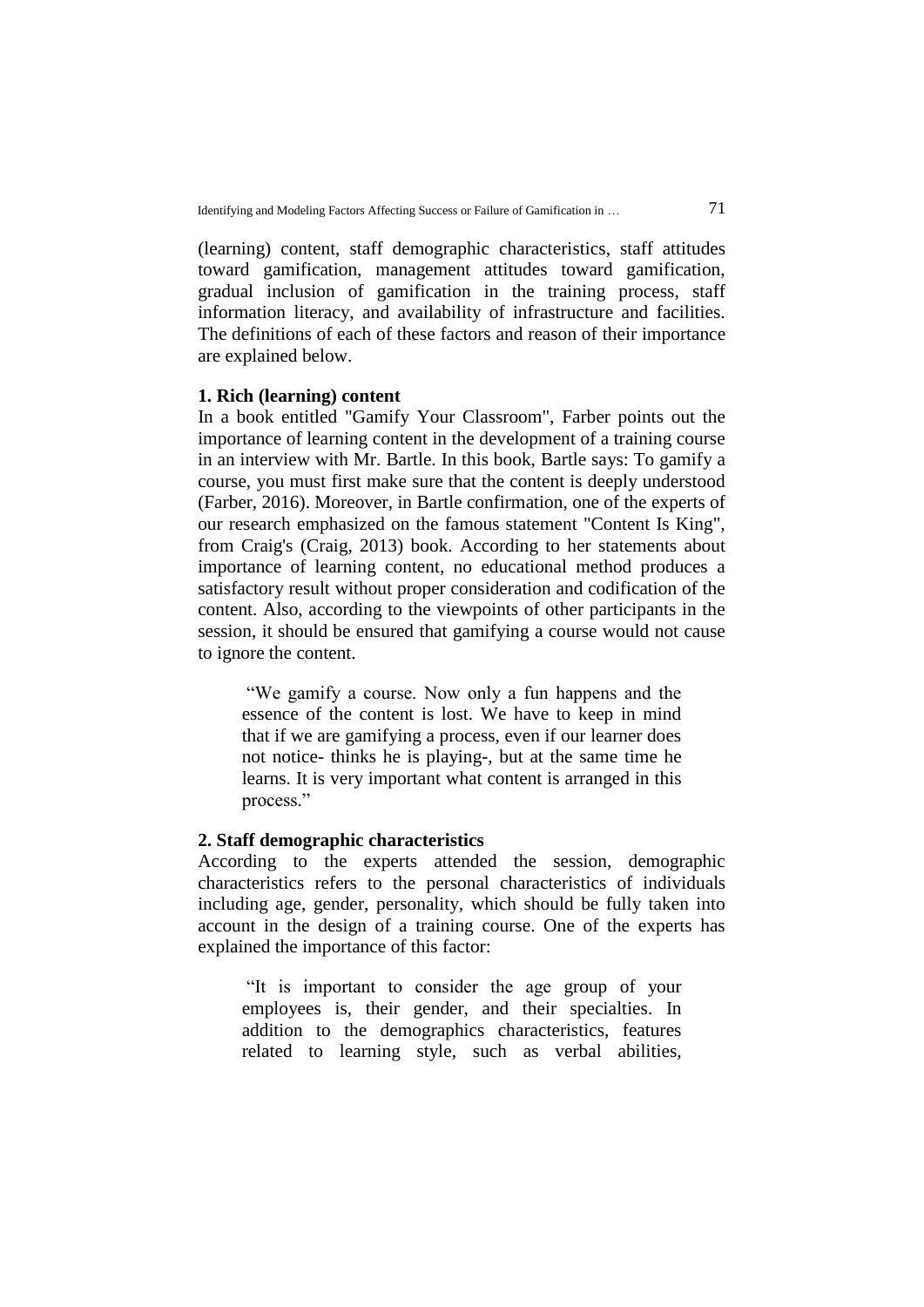introversion / extraversion, personality type in general, may be effective. I think these features affect the design process."

## **3. Staff attitudes toward gamification**

As noted in the literature review, Landers and Armstrong pointed out the importance of employees' attitudes toward gamification. That is, gamification will not be successful, and staff will resist it if attitudes are negative (Landers and Armstrong, 2015). In other words, staff should not be afraid of performing gamification in the organization (such as fear of losing work and punishment). One of the experts said about the significance of this factor:

"Our target is the employees. We can consider two situations: a. If the attitude of the staff is positive, we do not see any resistance from them; 2. If they have negative attitude and feel that the gamification or change that has been occurred makes them to be observed, be controlled, feel that they are being abused, forcing them to be punished or lose their jobs, or whatever makes this negative attitude. We must have an estimate of the audience, be aware of it"

## **4. Management attitudes toward gamification**

The attendees at the session agreed that a project in the organization could be implemented only when the decision makers of the organization agree with the new process. Due to the essence of gamification, which in the first place may be unfamiliar to the organization and its staff, gamification cannot enter the organization if the decision makers in the organization do not accept it. One of the experts explained the importance of this factor as follows:

"I think that if he (the decision maker) had negative attitude, he would not support the project at all. And considering any project, no projects can be run properly unless we have manager's support."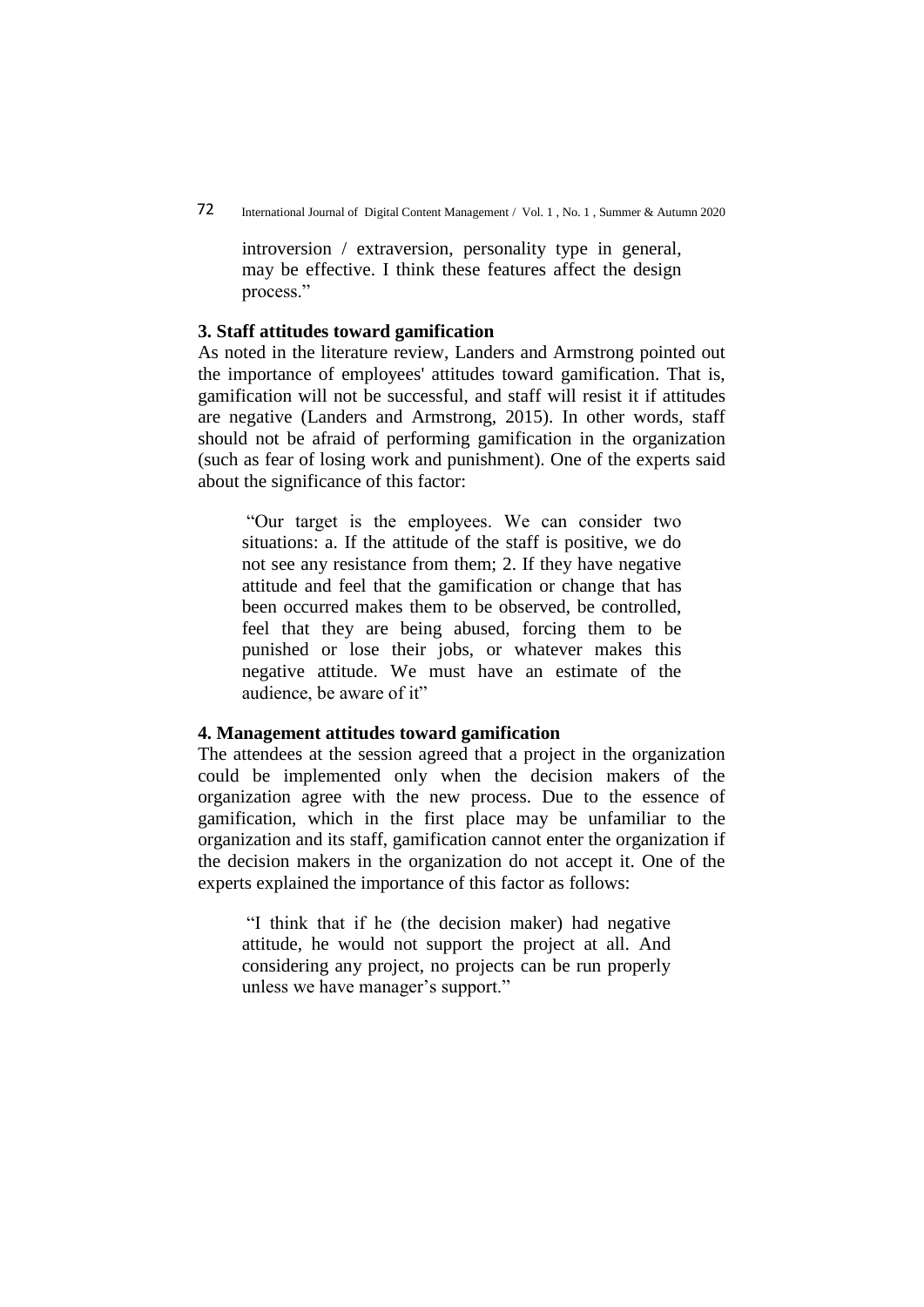#### **5. Gradual inclusion of gamification in the training process**

According to attendees at the session, as in the cognitive or social learning theory is mentioned, learning should go step by step. This theory was introduced by Albert Bandura in the late 1970s. In the theory of social learning, the process of learning takes place by observing each other's behavior in a social environment. In fact, social learning theory is based on the hypothesis that observations and imitations lead to learning behavior (Kapp, 2012). Experts at the session also believed that the adoption of gamification approach in training is better to be done step-by-step. Based on this theory, it is necessary to learn content in a few steps rather than at once. About gamification, as learners get to know new and different elements, the simultaneous integration of all elements in the learning process may confuse the learners. One of the experts argues about this factor:

"Gamification is a change that cannot appear out of blue. It is necessary to enter in the training process gradually in order to create a positive attitude as well. Then we can achieve what we want to reach."

## **6. Staff information literacy**

The United States National Forum defines information literacy as "... the hyper ability to know when there is a need for information, to be able to identify, locate, evaluate, and effectively use that information for the issue or problem at hand." (2012). Based on the consensus among the experts at the session, the weakness in information literacy, or the lack of knowledge and skills of learners in using and interacting with recent technologies, can be a source of fear of accepting those technologies. This fear will also appear as an obstacle to admission. The gamification does not differ in this case, too. One of the experts said:

"Fears of technology acceptance neutralize interaction with technology. In other words, if I have high level of information literacy, I will not be afraid of using technology. But, if my information literacy is little, I may consider gamification as a very big and unsolvable matter and be afraid to get close to it. Knowledge is power."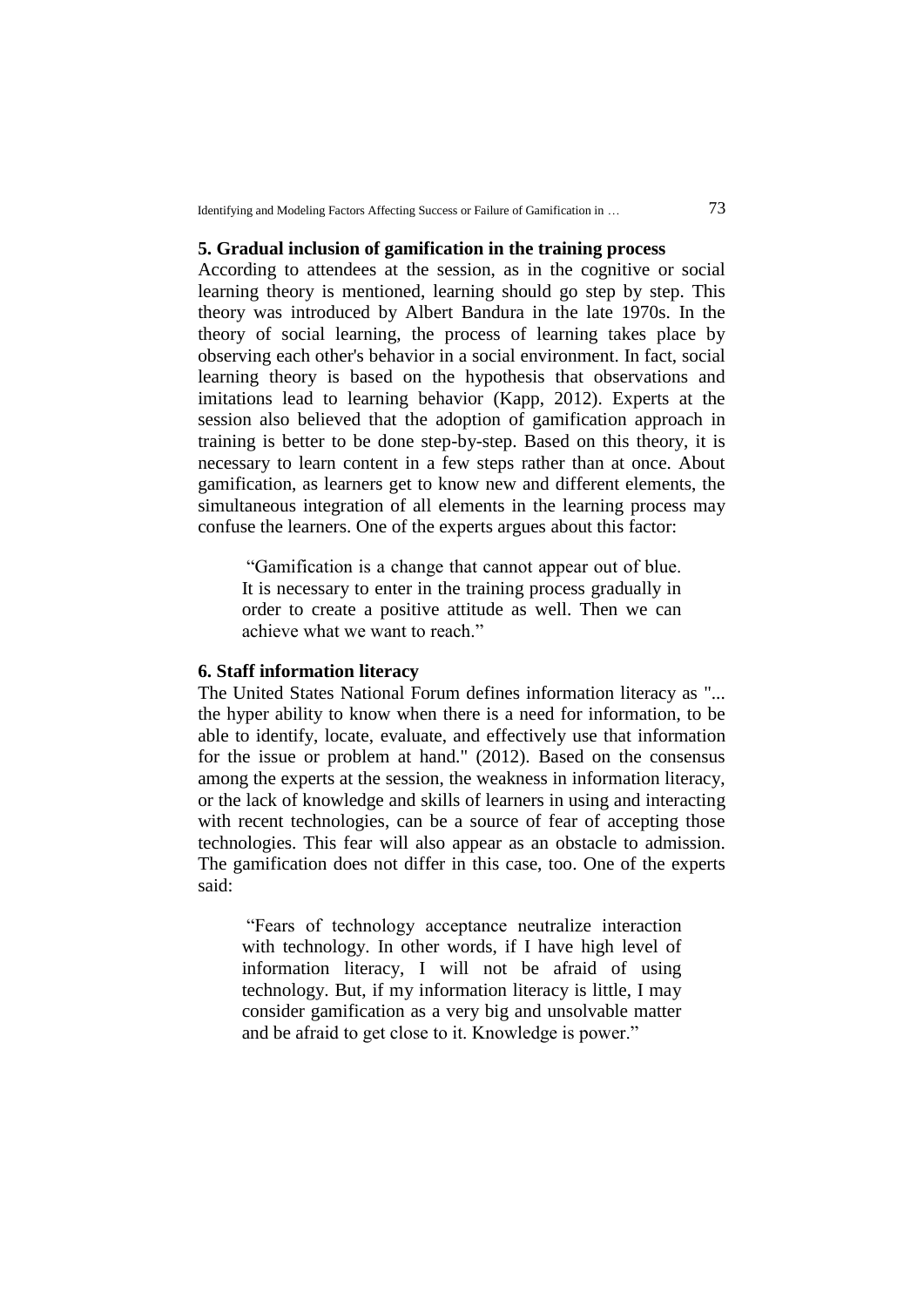## 74 International Journal of Digital Content Management / Vol. 1 , No. 1 , Summer & Autumn 2020

#### **7. Availability of infrastructure and facilities**

Each project needs some facilities for its implementation. Perhaps one of the reasons for the importance of management attitudes to the success/failure of gamification is the financial support and the provision of the facilities and infrastructure. The gamification approach, due to its novelty, also needs proper facilities especially in the field of education. One of the experts at the session explained the importance of this factor referring to one of her personal experiences:

"One example is the school principal who asks teachers to use cooperative learning, while there is neither large room, nor facilities. You do not provide anything, and you expect them to use cooperative learning. When the facilities are not provided, we cannot work with nothing"

After identifying and extracting the most important factors, it is time to identify causal relationships between them. This means, at this step it can be determined which factors affect others or be affected by others. To find the causal relationships of the abovementioned factors, they first entered the ISM software. Then, the relationships between those factors were extracted using the experts' opinions in the IM session and the software step by step. Figure 1 shows the causal relationship between the most important factors affecting success and failure of gamification in the training process in organizations.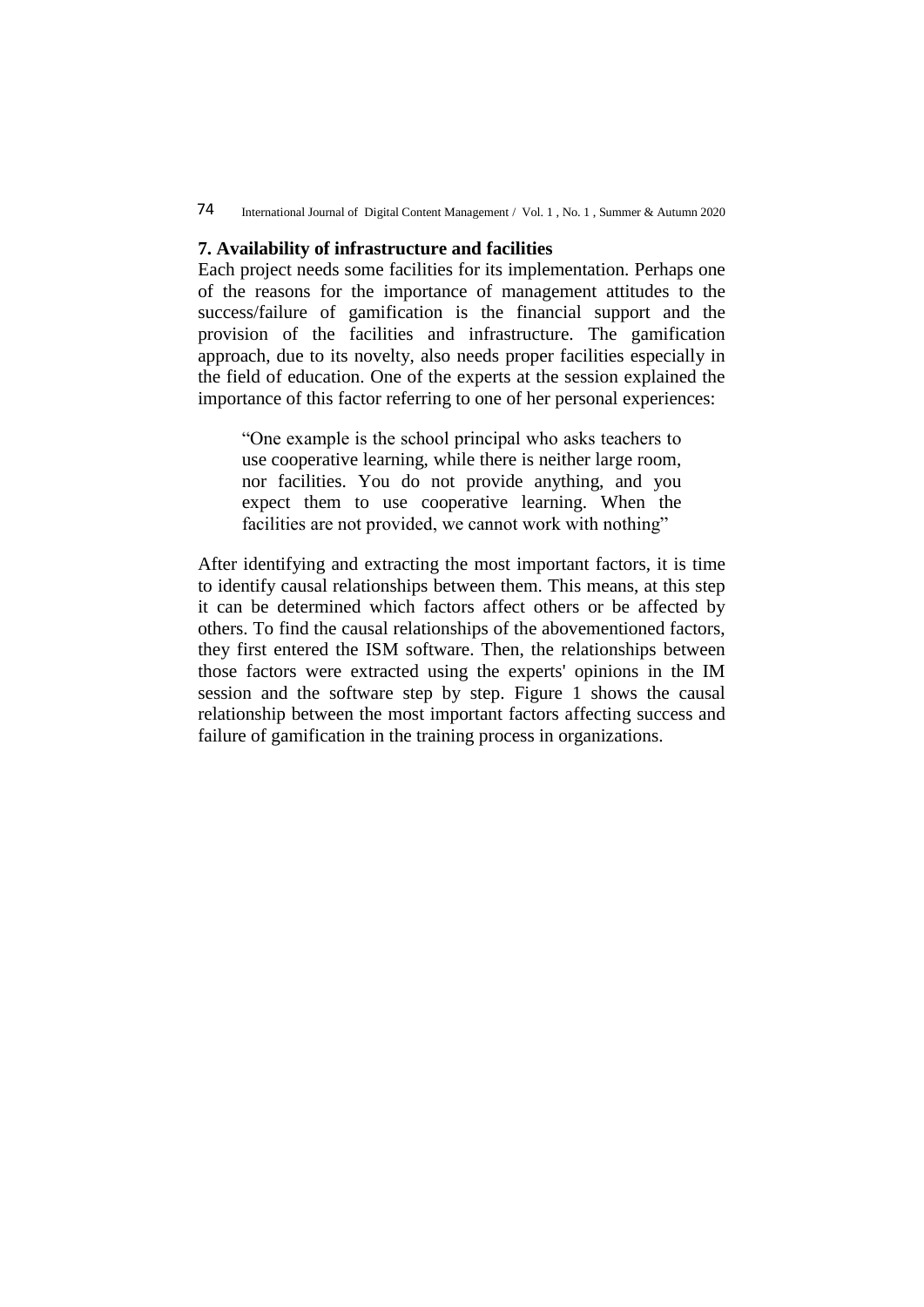

## **Figure 1. Causal relationship network of the most important factors affecting success/failure of gamification of training courses in the organization**

As it is shown in Figure 1, the factors on the left side of the model have significant effects on each of the factors on their right side. The arrow marks show direction of these effects. It should be noted that the existence of two or more motivational factors in a rectangle indicates the interactive and two-sided relation between them. Accordingly, "availability of infrastructure and facilities" has the highest impact on other factors, so that the four factors (staff attitudes toward gamification, management attitudes toward gamification, gradual inclusion of gamification in the training process, and rich learning content) are directly affected by this one. Next, "staff information literacy" and "staff demographic characteristics" have a significant effect on the factors at the next column of the model (staff attitudes toward gamification, management attitudes toward gamification, gradual inclusion of gamification in the training process). Finally, factors such as "staff attitudes toward gamification", "management attitudes toward gamification" and "gradual inclusion of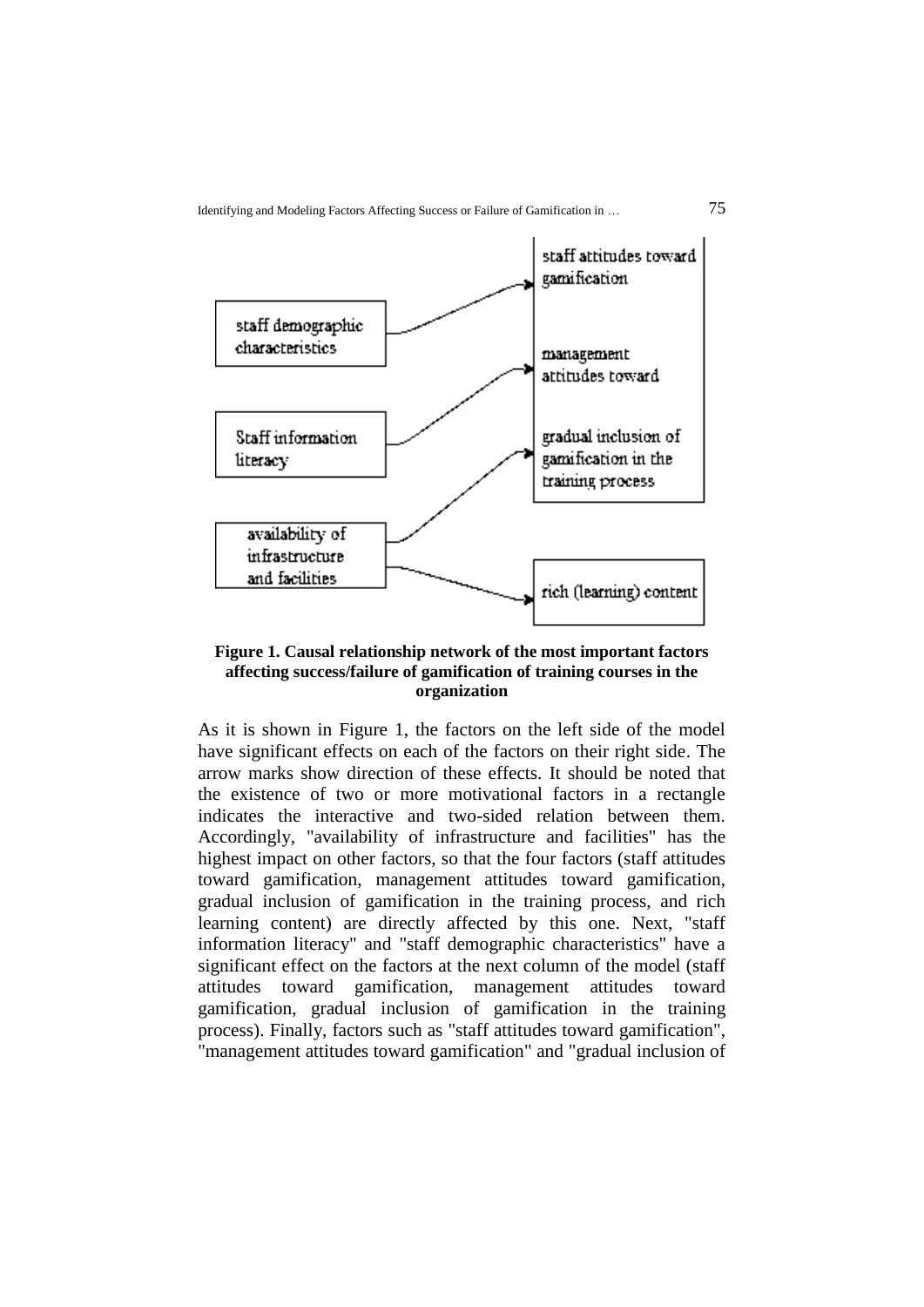gamification in the training process" have a reciprocal effect on each other.

**3. Determining the importance and prioritizing the factors affecting success/failure of gamification in organizational training** Taking aforesaid steps helped to understand the causal relationships affecting factors on success/failure of gamification in organizational training. However, it remains unclear which factor is more important. To determine the significance of these factors, the following formula presented by the interactive management method was used (Rezaei-Zadeh, Hogan, O'Reilly, Cleary & Murphy, 2014):

Importance of factor  $=$  the number of its votes $+$  the level score in the model + the number of factors affected by it

The number of votes is available in table 5. Also, level score of the model and number of factors affected by it can be deduced from Fig. 1. The level score is in a way that the most effective factor is placed at the highest level. To calculate the level score, look at Figure 1 to see what level is assigned to each factor. The level score starts with one and rises from right side of model towards the left side. For example, in this study, given the fact that the factors are in total two levels, "staff demographic characteristics", "staff information literacy" and "availability of infrastructure and facilities" are at Level 2 and other factors are at Level 1. To calculate the "number of affected factors", we also look at Figure 1 and count the factors influenced by the intended factor. For example, four factors are affected by "availability of infrastructure and facilities". Table 5 shows the importance of each factor, from the most to the least significant, respectively.

**Table 4. Calculating the importance of factors affecting success/failure of gamification in training process (source: authors)**

| <b>Factor</b>                                         | <b>Importance</b> |
|-------------------------------------------------------|-------------------|
| Staff demographic characteristics                     | $5+2+3=10$        |
| Availability of infrastructure and facilities         | $4+2+4=10$        |
| Staff information literacy                            | $3+2+2=7$         |
| Staff attitudes toward gamification                   | $2+1+4=7$         |
| Management attitudes toward gamification              | $2+1+3=6$         |
| Gradual inclusion of gamification in training process | $2+1+2=5$         |
| Rich (learning) content                               | $0+1+3=4$         |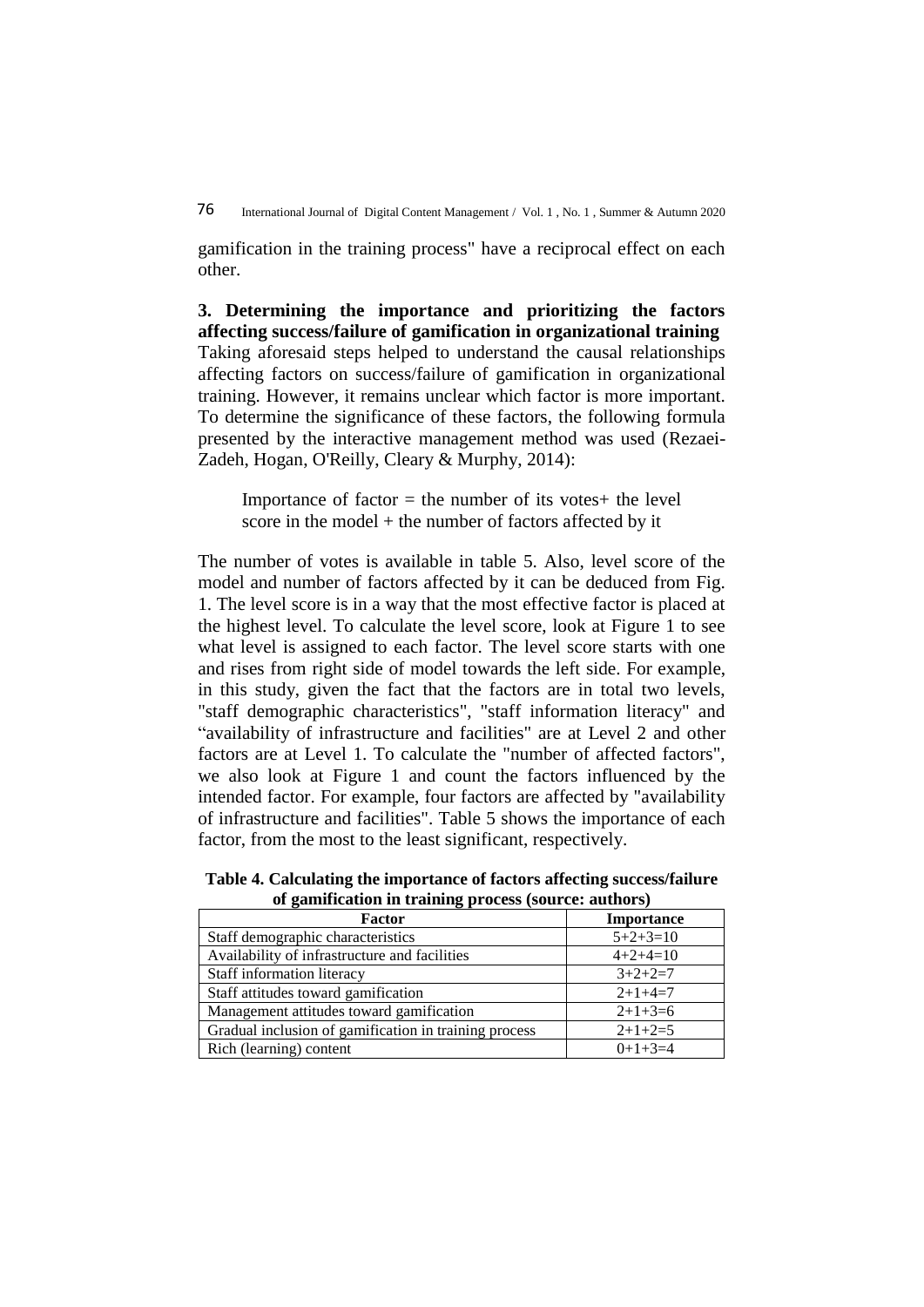As it is shown in Table 5, two factors "staff demographic characteristics" and "availability of infrastructure and facilities" are the most important and effective factors that influence the success/failure of the implementing gamification in organizational training. Then, "staff information literacy" and "staff attitudes toward gamification" are of higher importance although they are at different levels and one is affected by another. This confirms that Figure 1 cannot indicate whether a factor is more important or not alone. Also, rich content is a less important factor among the seven ones.

## **Discussion and Conclusion**

In this research, seven factors which have the most impact on the success/failure of gamification in organizational training have been identified. Based on the findings of this study, "staff demographic characteristics", "availability of infrastructure and facilities", "staff information literacy", "staff attitudes toward gamification", "management attitudes toward gamification", "gradual inclusion of gamification in the training process" and "rich (learning) content" are most important factors in the success/failure of gamification in organizational training. Furthermore, among these seven factors, according to the formula mentioned in the previous sections, "staff demographic features" and "availability of infrastructure and facilities" are the most important ones, while "rich (learning) content" is the least important factor. Farber, 2015; Kumar; 2013; Van Bree; 2011; Kappen and Nacke; 2013; Heilbrunn & Herzig; 2016; Perryer, Celestine, Scott-Ladd & Leighton 2016; Stanculescu et al. 2016; Buckley, Doyle & O'Mahoney, 2016 have emphasized the importance of "staff demographic characteristics" as well.

To support "rich (learning) content", Hamari, Koivisto, & Sarsa, 2014; Seaborn & Fels, 2015; Farber, 2015, believe that in gamification design content should be fully understood and considered, since a gamification design may be inappropriate for a particular course and have opposite effect. Also, neglecting the content may result in low learning efficiency. Despite the fact that the abovementioned studies emphasize the importance of learning content in gamification process, this factor is known as the least important one in the present study. One possible cause for this is that in the present research, attention and focus is mostly on the prerequisite factors of implementing gamification for organizational training that somehow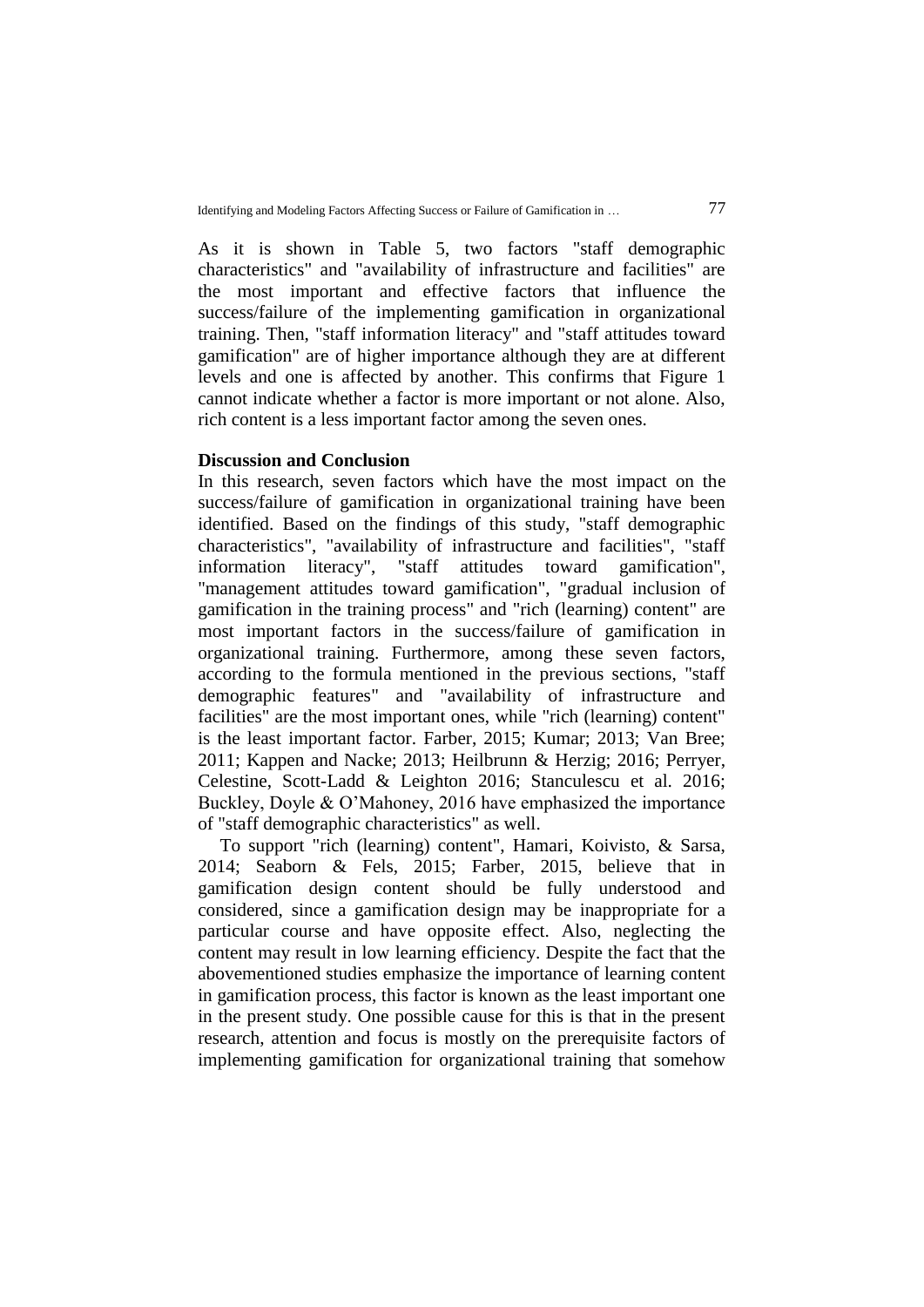were identified before designing the course. Perhaps, the result might be different if the research studied the process of gamifying an organizational training course – simultaneous with implementation or after that. A quick review of researches which point out content as a major challenge indicates that these studies identified gamification challenges in the design and implementation process.

Staff and management attitudes toward gamification are mentioned less than previous ones. Some research also emphasize the importance of management and staff attitudes, and believe that managers and staff should have right understanding of gamification to make this process done successfully (for example, see Sarangi & Shah, 2015; Kumar, 2013). To the extent that the researchers studied, gradual inclusion of gamification, and availability of infrastructure and facilities, which are important factors, have not been mentioned in previous studies and are the findings of this research. The lack of facilities and infrastructure for any project in the field of either education or non-education will prevent the project from being implemented and promoted. Also, this is not merely a matter of gamified training courses. In the opinion of the authors, perhaps this has led studies of gamification in training not to mention this factor particularly.

Thus, the first difference of present research with previous studies is that it has examined affecting factors on success and failure of gamification approach in the context of training in organizations. The findings will help organizational training specialists to identify factors influencing the successful use of gamification, and use this new approach in the training process more accurate and effective.

The second difference between the findings of the present research and other previous studies is that present study identified the importance and priority affecting factors on success and failure of adopting gamification in organizational training (using formula mentioned in the methodology section). Identifying the importance of the factors in general and identifying the importance of two factors "staff demographic characteristics" and "availability of infrastructure and facilities" in particular shows that one cannot expect the effectiveness of training if these two factors are not considered before other ones when using gamification in organizational training.

The third and the last difference is in identifying causal relationships among factors affecting success/failure of gamification in the organizational training. Identifying these relationships can also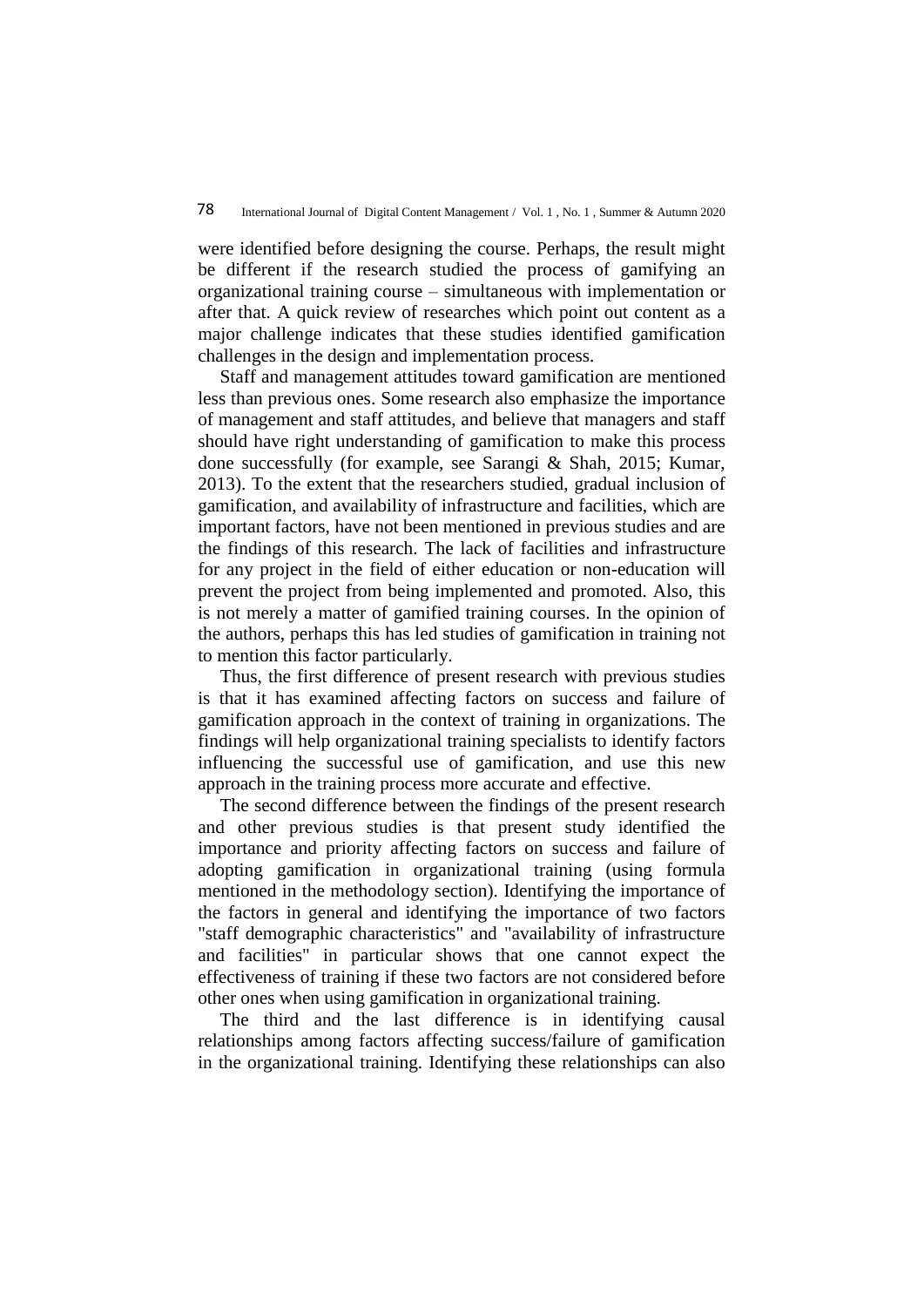show the effectiveness range of each factor, which means what a factor affects and what it is affected by. Attention to the effectiveness range of each factor (causal relationships) and its importance can play an important role in the success of gamification in organizational training.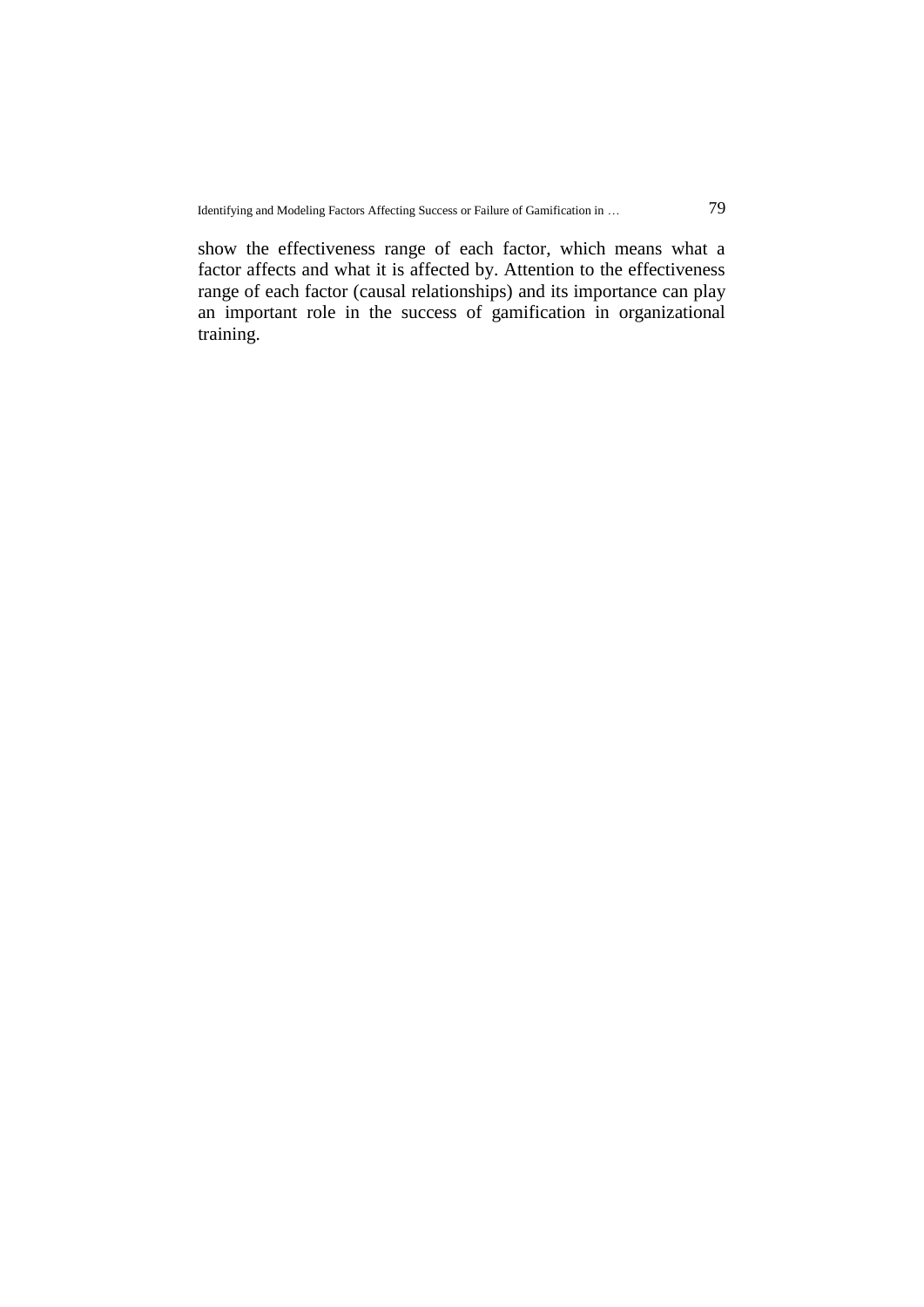#### **References**

- Alexander, G. C. (2002). Interactive management: An emancipatory methodology. Systemic Practice and Action Research, 15(2), 111-122.
- Baker, S. C., Wentz, R. K., & Woods, M. (2009). Using virtual worlds in education: Second Life® as an educational tool. Teaching of Psychology, 36(1), 59-64.
- Barata, G., Gama, S., Jorge, J., & Gonçalves, D. (2016). Studying student differentiation in gamified education: A long-term study. Computers in Human Behavior, vol 71, 550-585.
- Barna, B., & Fodor, S. (2017). An Empirical Study on the Use of Gamification on IT Courses at Higher Education. In International Conference on Interactive Collaborative Learning, 684-692.
- Buckley, P., Doyle, E., & O'Mahoney, A. (2016). Individualising Gamification: Investigating how Learning Styles Impact Upon Gamification. In 10th European Conference on Games Based Learning: ECGBL 2016. Academic Conferences and Publishing International, 82-88.
- Chee, C. M., & Wong, D. H. T. (2017). Affluent Gaming Experience Could Fail Gamification in Education: A Review. IETE Technical Review, 34(6), 593-597.
- Chow, C. K. W., & Tsui, W. H. K. (2017). Organizational learning, operating costs and airline consolidation policy in the Chinese airline industry. Journal of Air Transport Management, 108-118.
- Craig, A. B. (2013). Understanding augmented reality: Concepts and applications. Newnes.
- De-Marcos, L., Garcia-Lopez, E., & Garcia-Cabot, A. (2016). On the effectiveness of game like and social approaches in learning: Comparing educational gaming, gamification & social networking. Computers & Education, vol 95, 99-113.
- Deterding, S., Dixon, D., Khaled, R., & Nacke, L. (2011, September). From game design elements to gamefulness: defining gamification. In Proceedings of the 15th international academic MindTrek conference: Envisioning future media environments, ACM, 9-15.
- Dichev, C., & Dicheva, D. (2017). Gamifying education: what is known, what is believed and what remains uncertain: a critical review. International journal of educational technology in higher education, 14(1), 9.
- Elkjaer, B. (2018). Knowledge Production as Organisational Learning: The Case of Danish Universities. In The Palgrave International Handbook on Adult and Lifelong Education and Learning. Palgrave Macmillan, London.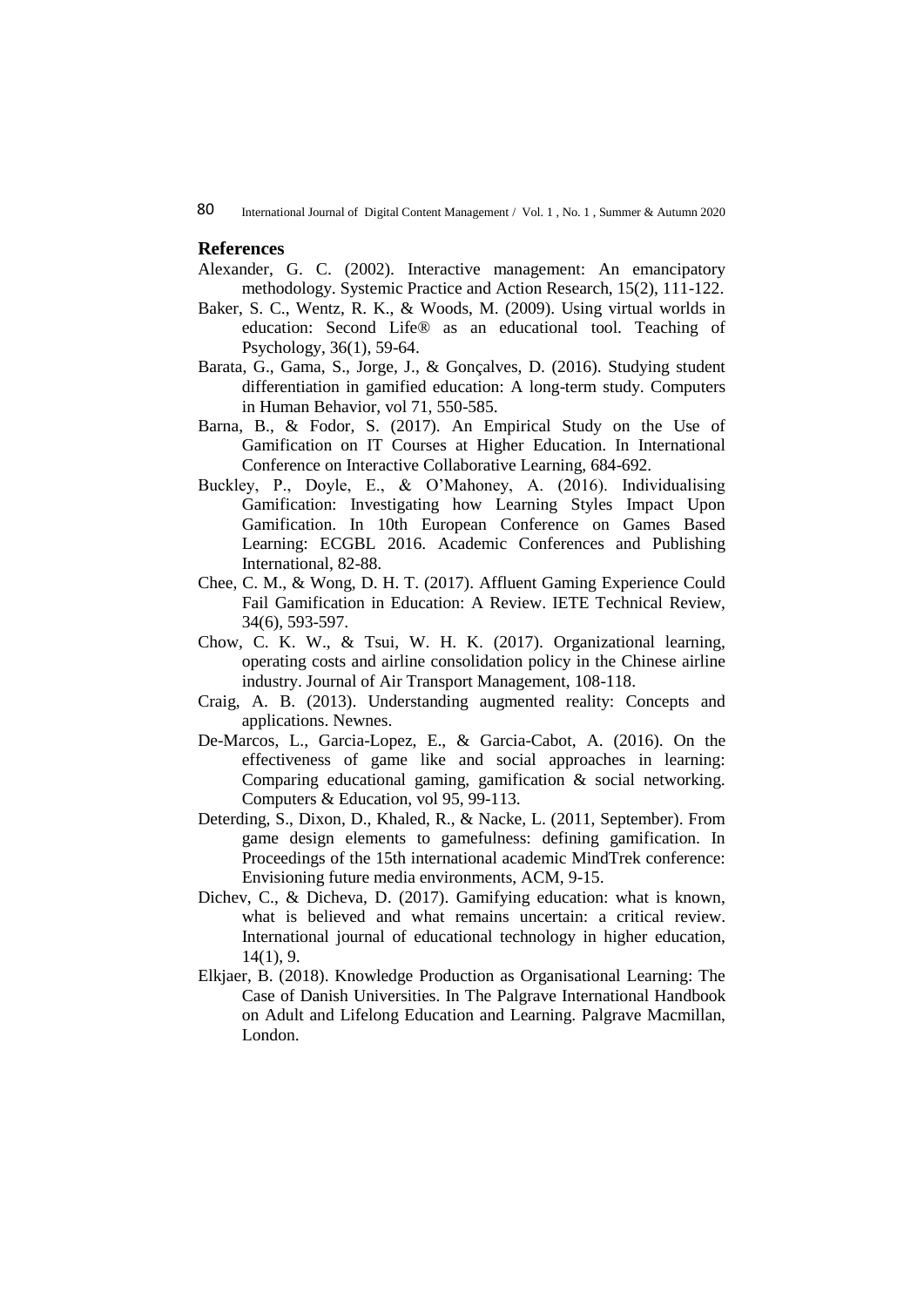- Elm, D., Tondello, G. F., Kappen, D. L., Ganaba, M., Stocco, M., & Nacke, L. E. (2016, October). CLEVER: A Trivia and Strategy Game for Enterprise Knowledge Learning. In Proceedings of the 2016 Annual Symposium on Computer-Human Interaction in Play Companion Extended Abstracts (pp. 61-66). ACM.
- Fabricatore, C., & López, X. (2014). Using gameplay patterns to gamify learning experiences", In Proceedings of the 8th European Conference on Game Based Learning, 110-117.
- Farber, M. (2016). Gamify your classroom. The Education Digest, 81(5), 37.
- Fresno, J., Ortega-Arranz, H., Ortega-Arranz, A., Gonzalez-Escribano, A., & Llanos, D. R. (2017). Applying Gamification in a Parallel Programming Course. Gamification-Based E-Learning Strategies for Computer Programming Education, IGI Global, 106-130.
- Hamari, J. (2013). Transforming homo economicus into homo ludens: A field experiment on gamification in a utilitarian peer-to-peer trading service. Electronic commerce research and applications, 12(4), 236- 245.
- Hamari, J., Koivisto, J., & Sarsa, H. (2014, January). Does gamification work?--a literature review of empirical studies on gamification. System Sciences (HICSS), 2014 47th Hawaii International Conference on IEEE, 3025-3034.
- Hanaysha, J. (2016). Testing the effects of employee engagement, work environment, and organizational learning on organizational commitment. Procedia-Social and Behavioral Sciences, vol 229, 289- 297.
- Heilbrunn, B., & Herzig, P. (2016). Providing Gamification Analytics in an Enterprise Environment. U.S. Patent Application 14/491,826.
- Jerez Gómez, P., Céspedes Lorente, J., & Valle‐Cabrera, R. (2005). Organizational learning and compensation strategies: evidence from the Spanish chemical industry. Human resource management, 279- 299.
- Kapp, K. M. (2012). The gamification of learning and instruction: gamebased methods and strategies for training and education. John Wiley & Sons.
- Kim, T. W., & Werbach, K. (2016). More than just a game: ethical issues in gamification. Ethics and Information Technology, 18(2), 157-173.
- Koohborfardhaghighi, S., Lee, D. B., & Kim, J. (2016). How different connectivity patterns of individuals within an organization can speed up organizational learning. Multimedia Tools and Applications, 1-14.
- Kumar, H., & Raghavendran, S. (2015). Gamification, the finer art: fostering creativity and employee engagement. Journal of Business Strategy, 3- 12.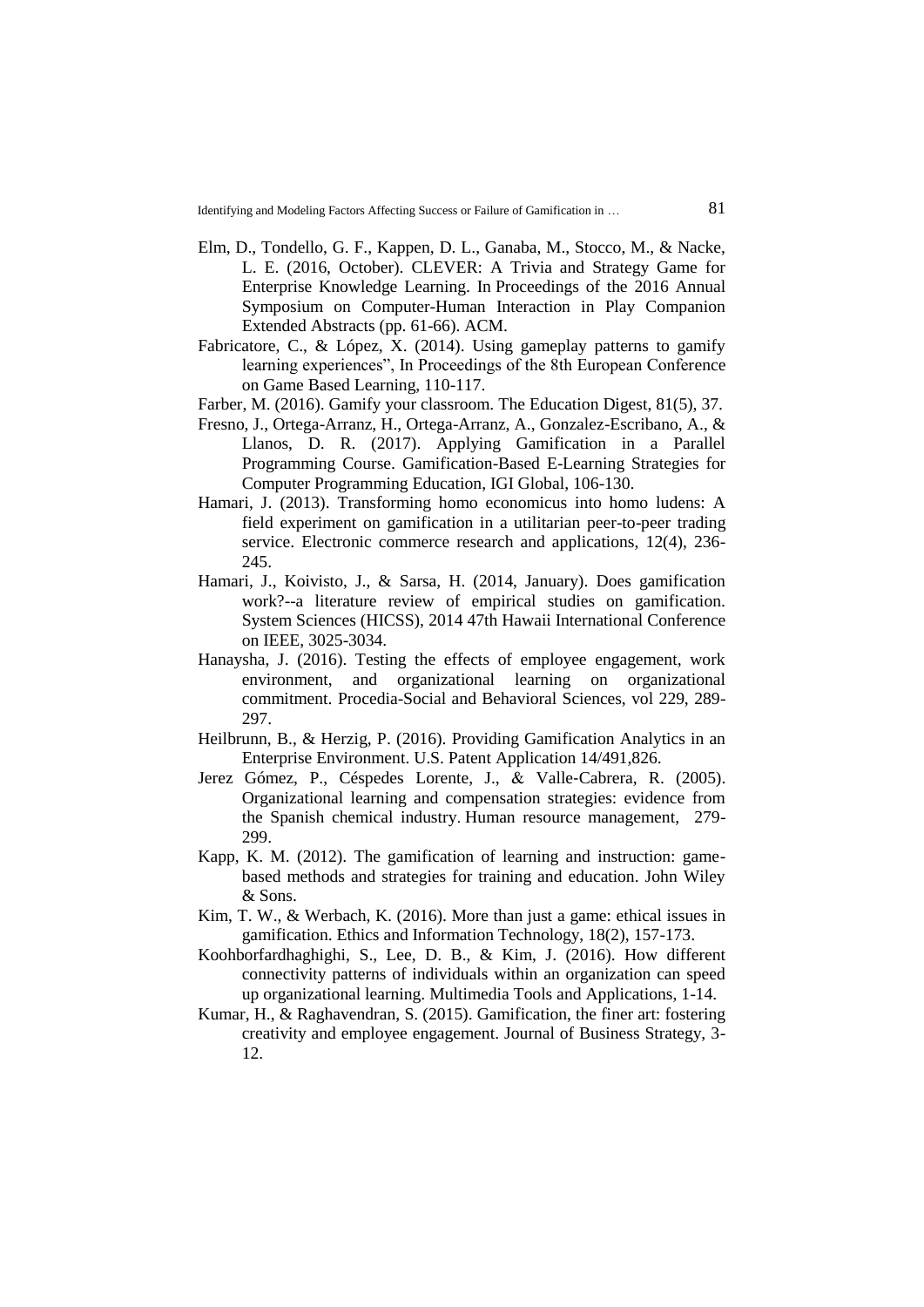- Kumar, J. (2013). Gamification at work: Designing engaging business software. In International conference of design, user experience, and usability, 528-537.
- Landers, R. N., & Armstrong, M. B. (2015). Enhancing instructional outcomes with gamification: An empirical test of the Technology-Enhanced Training Effectiveness Model. Computers in Human Behavior, 30.
- Lau, P. Y. Y., McLean, G. N., Hsu, Y. C., & Lien, B. Y. H. (2017). Learning organization, organizational culture, and affective commitment in Malaysia: A person–organization fit theory. Human Resource Development International, 20(2), 159-179.
- Meske, C., Brockmann, T., Wilms, K., & Stieglitz, S. (2016). Gamify Employee Collaboration-A Critical Review of Gamification Elements in Social Software. arXiv preprint arXiv:1606.01351.
- Morey, J., Gammack, J., & Thornquist, E. (2016). Gamifying Foundational STEM Skills. In Computer Science and Engineering (APWC on CSE), 2016 3rd Asia-Pacific World Congress, 164-170.
- Murray, P., & Donegan, K. (2003). Empirical linkages between firm competencies and organisational learning. The Learning Organization, 51-62.
- Pathak, A., & Intratat, C. (2012). Use of Semi-Structured Interviews to Investigate Teacher Perceptions of Student Collaboration. Malaysian Journal of ELT Research, 8(1), 1.
- Perryer, C., Celestine, N. A., Scott-Ladd, B., & Leighton, C. (2016). Enhancing workplace motivation through gamification: Transferrable lessons from pedagogy. The International Journal of Management Education, 14(3), 327-335.
- Pineda-Corcho, A. F., & Moreno-Cadavid, J. (2017). Proposal of a gamified virtual learning environment for computer programming courses. In Global Engineering Education Conference (EDUCON), 1671-1675.
- Rezaei-Zadeh, M., Hogan, M., O'Reilly, J., Cleary, B., & Murphy, E. (2014). Using Interactive Management to Identify, Rank and Model Entrepreneurial Competencies as Universities' Entrepreneurship Curricula. Journal of Entrepreneurship, 23(1), 57-94. [In Persian]
- Scaringella, L., & Burtschell, F. (2017). The challenges of radical innovation in iran: Knowledge transfer and absorptive capacity highlights evidence from a joint venture in the construction sector. Technological Forecasting and Social Change, 151-169.
- Schäfer, U. (2017). Training scrum with gamification: Lessons learned after two teaching periods. Global Engineering Education Conference (EDUCON), IEEE, 754-76.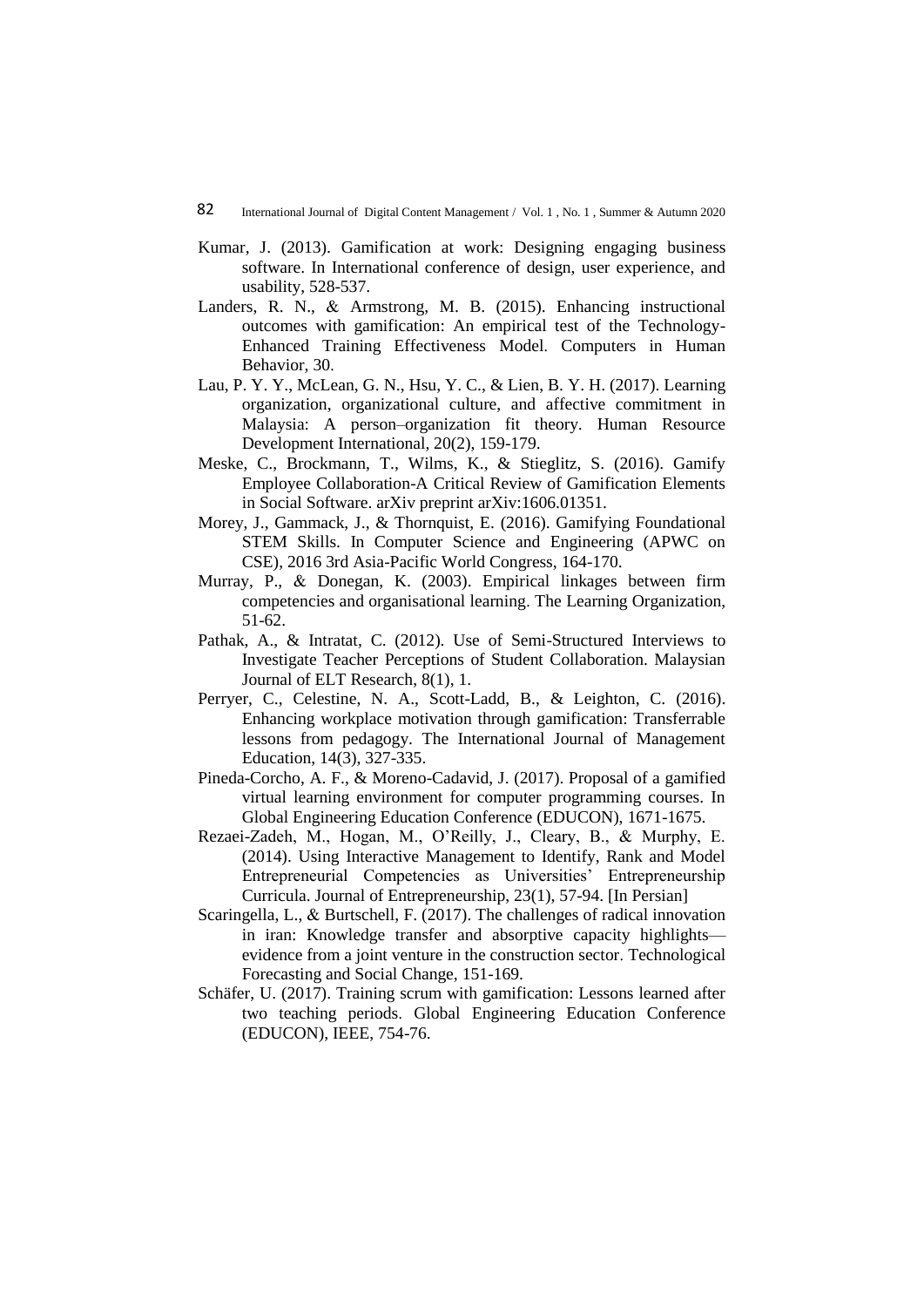- Scheiner, C., Haas, P., Bretschneider, U., Blohm, I., & Leimeister, J. M. (2017). Obstacles and Challenges in the Use of Gamification for Virtual Idea Communities. In Gamification (pp. 65-76). Springer, Cham.
- Schuldt, J., & Friedemann, S. (2017). The challenges of gamification in the age of Industry 4.0: Focusing on man in future machine-driven working environments. In Global Engineering Education Conference (EDUCON), 2017 IEEE (pp. 1622-1630).
- Seaborn, K., & Fels, D. I. (2015). Gamification in theory and action: A survey. International Journal of human-computer studies, 74, 14-31.
- Serrat, O. (2017). Building a learning organization. In Knowledge solutions, Springer, Singapore, 57-67.
- Singh, M. D., & Kant, R. (2007). Knowledge management barriers: An interpretive structural modeling approach. International Journal of Management Science and Engineering Management, 3(2), 141-150.
- Singh, M. D., Shankar, R., Narain, R., & Agarwal, A. (2003). An interpretive structural modeling of knowledge management in engineering industries. Journal of Advances in Management Research, 1(1), 28-40.
- Stanculescu, L. C., Bozzon, A., Sips, R. J., & Houben, G. J. (2016, February). Work and play: An experiment in enterprise gamification. In Proceedings of the 19th ACM Conference on Computer-Supported Cooperative Work & Social Computing ACM, 346-358.
- Stansbury, J. A., & Earnest, D. R. (2016). Meaningful gamification in an industrial/organizational psychology course. Teaching of Psychology, 44(1), 38-45.
- Strauss, A., and Corbin, J. (1990). Basics of qualitative research (Vol. 15), Newbury Park, CA: Sage
- Vaibhav, A., & Gupta, P. (2014). Gamification of MOOCs for increasing user engagement. MOOC, Innovation and Technology in Education (MITE), IEEE International Conference. 290-295.
- Veltsos, J. R. (2017). Gamification in the Business Communication Course. Business and Professional Communication Quarterly.
- Wilson, D., Calongne, C., & Henderson, S. B. (2015). Gamification challenges and a case study in online learning. Internet Learning, 4(2), 8.
- Yeo, R. (2003). Linking organisational learning to organisational performance and success: Singapore case studies. Leadership & Organization Development Journal, 70-83.
- Yildirim, I. (2017). The effects of gamification-based teaching practices on student achievement and students' attitudes toward lessons. The Internet and Higher Education, 33, 86-92.